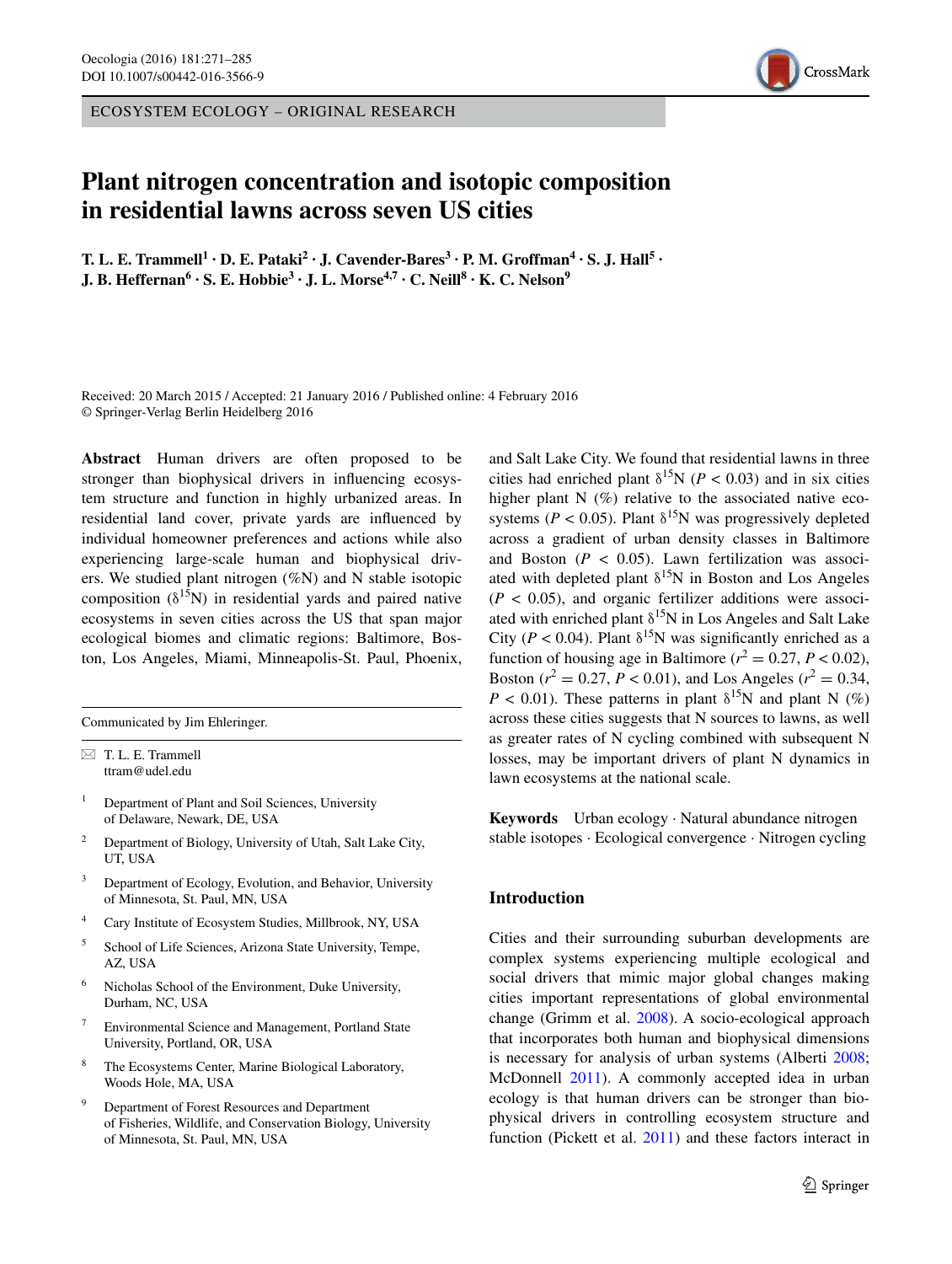complex ways across scales. For example, if human preferences (e.g., for green lawns) lead to behaviors and actions (e.g., irrigation) that have a stronger influence on ecosystem responses than biophysical factors (e.g., climate), then anthropogenic drivers should result in urban ecosystems that are more similar in ecosystem structure and function to each other than to the unmanaged ecosystems that surround them. Hence, urban ecosystems over broad geographic scales may be converging to a similar, relatively homogeneous state (Pouyat et al. [2003\)](#page-13-3). While there is some evidence of homogenization of plant structure and convergence of soil characteristics in cities, there is little understanding of the extent to which this pattern occurs across US metropolitan areas (Groffman et al. [2014\)](#page-13-4). Residential areas are an ideal land cover in which to evaluate potential convergence of urban processes since individual homeowner preferences and actions influence residential yards, which also experience larger scale influences of urbanization and local climate.

Turfgrass composes a significant proportion of land area in urbanized landscapes (Robbins and Birkenholtz [2003](#page-13-5)), and is now the largest irrigated crop in the US (Milesi et al. [2005](#page-13-6)). As a result, turfgrass has a substantial influence on biogeochemical cycles at regional and national scales. Large inputs of water and nutrients are used to establish and maintain lawns in many residential landscapes (Robbins et al. [2001\)](#page-13-7), and in the absence of water and fertilizer additions, turfgrasses would not survive in many areas, especially the arid west (Milesi et al. [2005](#page-13-6)). It is possible that irrigation and fertilization are mechanisms leading to convergence of nutrient availability [e.g., nitrogen (N)] in lawns. However, the demographic characteristics of homeowners result in large differences in fertilizer application rates. Fertilizer application rates were greater in wealthier residential yards where homeowners had higher income or more valuable homes than in other areas (Robbins et al. [2001](#page-13-7); Osmond and Hardy [2004;](#page-13-8) Fraser et al. [2013;](#page-12-1) Martini et al. [2015\)](#page-13-9). In newer residential developments, fertilizer application rates were greater than in older residential lawns, due to lower baseline soil N availability in newer lots (Law et al. [2004\)](#page-13-10). These studies suggest that socioeconomic status (SES) and age of lawn establishment influence homeowner management practices. Thus, there is considerable spatial and temporal variability in these practices at finer spatial scales (i.e., across yards) within cities. To develop an understanding of how social and environmental drivers interact to affect lawn dynamics within and among cities, there is a strong need for integrative measures of lawn biogeochemistry.

While homeowner management practices directly influence urban residential landscapes, the surrounding urbanized landscape also influences residential ecosystems (e.g., pollution from fossil fuel combustion; urban heat island effects). Understanding how multiple direct and indirect anthropogenic drivers influence N cycling in residential areas can be challenging. Natural abundance  ${}^{15}N$  ( $\delta {}^{15}N$ ) of plants can integrate information about N sources to ecosystems (e.g., fossil fuel combustion products, fertilizer) as well as N cycling and N loss within ecosystems [e.g., soil nitrification (Högberg [1997](#page-13-11); Evans [2001;](#page-12-2) Robinson [2001](#page-13-12))]. Foliar  $\delta^{15}N$  is a useful indicator of soil N cycling rates and losses. Discrimination against <sup>15</sup>N occurs during most soil N processes, resulting in depleted products relative to the substrate [e.g., nitrification—the product nitrate  $(NO<sub>3</sub><sup>-</sup>)$  is depleted relative to the substrate  $NH_4^+$  which is enriched (Dawson et al. [2002\)](#page-12-3)]. Thus, ecosystem N losses from leaching of  $NO_3^-$  or transformations of dissolved N to gaseous products in nitrification, denitrification, and volatilization results in enrichment of the remaining soil N (Högberg [1997](#page-13-11); Pardo et al. [2006](#page-13-13), [2007\)](#page-13-14). In addition, bulk soil  $\delta^{15}N$ shows enrichment with increasing soil depth (Nadelhoffer and Fry [1988](#page-13-15); Högberg [1997](#page-13-11); Boström et al. [2007\)](#page-12-4). Thus, measurements of plant  $\delta^{15}N$  can provide indicators of plant acquisition of soil N and the influence of ecosystem N losses over time.

Plant  $\delta^{15}N$  can also provide a tracer of N sources when  $\delta^{15}$ N of potential sources is isotopically distinct (Robinson [2001](#page-13-12)).  $\delta^{15}$ N of pollution-derived N deposition is typically isotopically enriched (Ammann et al. [1999](#page-12-5); Pearson et al. [2000](#page-13-16); Saurer et al. [2004;](#page-13-17) Redling et al. [2013\)](#page-13-18) while N in inorganic fertilizer is similar to the atmospheric standard and therefore close to 0 ‰ (Bijoor et al. [2008](#page-12-6)). The amount and timing of fertilizer applications may be a strong determinant of whether plant  $\delta^{15}N$  is close to 0 % (i.e., high fertilizer application, recently applied) or enriched due to enhanced rates of internal N cycling and volatilization and leaching of fertilizer applications over time. Additionally, the magnitude of N inputs from atmospheric deposition relative to fertilizer could influence soil and plant  $\delta^{15}N$ .

In this study, we evaluated how anthropogenic activities influence N cycling of residential lawns in US metropolitan areas. We measured plant  $\delta^{15}N$  and N (%) in lawns and paired reference natural areas in seven cities across the US (Baltimore, Boston, Los Angeles, Miami, Minneapolis-St. Paul, Phoenix, and Salt Lake City), which span multiple ecological biomes and climatic regions. The goals of this study were to determine patterns of plant  $\delta^{15}N$  and N (%) at the national scale (across cities), at a finer spatial scale within each city (within cities), and over time (as a function of housing age). We posed the following questions:

- 1. Are there differences in residential or native site plant  $\delta^{15}$ N and plant N (%) across the seven cities? If so, what drives these differences?
- 2. How do plant  $\delta^{15}N$  and N (%) vary as a function of urban density, SES, and housing age?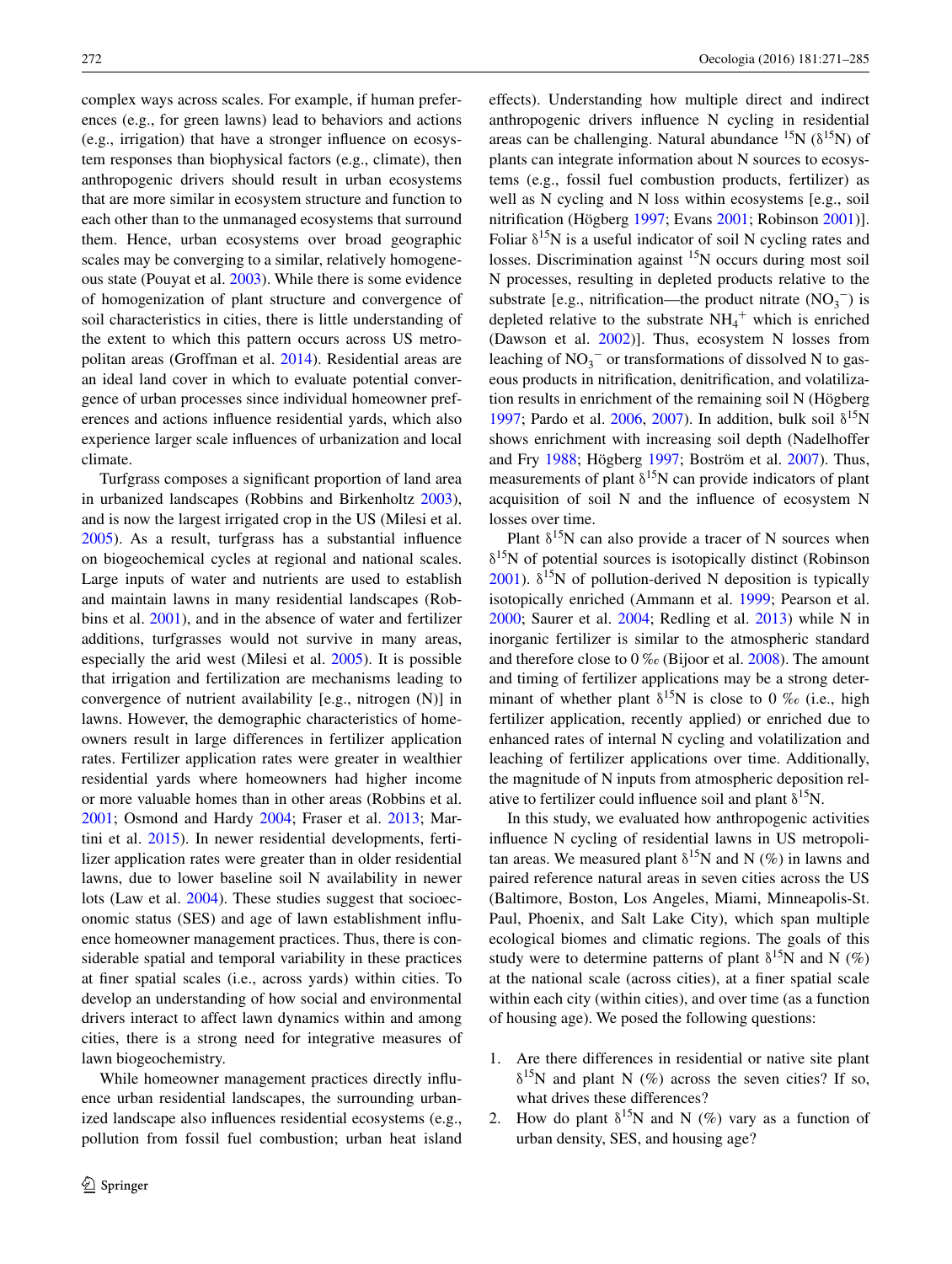3. How do lawn fertilization practices influence plant  $\delta^{15}$ N and N (%)?

 We expected differences among regions as a function of mean annual temperature (MAT) or mean annual precipitation (MAP). Specifically, we expected differences in residential plant  $\delta^{15}N$  and plant N (%) across cities to be related to MAT (and not MAP) since water stress will be alleviated by irrigation in dry cities, whereas differences across native site plant  $\delta^{15}N$  and plant N (%) may be driven by MAT and MAP. We hypothesized that plant  $\delta^{15}N$  would be more enriched and plant  $N$  (%) would increase as a function of urban density and affluence because of higher N inputs, via N deposition and fertilization, and associated rates of internal N cycling and accelerated soil N losses. Furthermore, we hypothesized that lawns of older homes would have more enriched plant  $\delta^{15}N$  because of greater cumulative rates of internal N cycling and losses of N over time, and that fertilization practices would be associated with higher plant N (%) and  $\delta^{15}N$  due to accelerated soil N processes and coupled N losses over time.

# **Materials and methods**

## **Study area**

We sampled seven major metropolitan areas across the United States: Baltimore, MD (BAL); Boston, MA (BOS); Los Angeles, CA (LA); Miami, FL (MIA); Minneapolis-St. Paul, MN (MSP); Phoenix, AZ (PHX); and Salt Lake City, UT (SLC). These cities have total Metropolitan Statistical Area populations greater than 1 million (US Census Bureau

<span id="page-2-0"></span>**Table 1** Metropolitan statistical area (MSA) population data (US Census Bureau [2010](#page-14-0)), ecological biome (US Geological Survey [2008](#page-14-1)), and climate data (National Climatic Data Center [2014\)](#page-13-19) for

[2010](#page-14-0); Table [1](#page-2-0)). They were chosen to represent seven different ecological biomes (US Geological Survey [2008\)](#page-14-1) and major climatic regions (National Climatic Data Center [2014](#page-13-19)) across the USA (Table [1](#page-2-0)).

#### **Yard selection and experimental design**

Initial telephone surveys (9480 respondents) were conducted in six of the seven cities (BAL, BOS, LA, MIA, MSP, and PHX), and homeowners who indicated willingness to participate in our in-person yard study were contacted for permission to follow up with field sampling of their yard. SLC was included after the initial telephone survey was completed, and SLC residential homeowners were initially contacted via mailed letters. In all cities, the experimental design included residential sites  $(n = 17-30$  per city) and sites that represented the region's native ecosystem(s) (hereafter referred to as "native" sites;  $n = 3{\text -}6$  per city; Table [2](#page-3-0)). Native sites within each city were selected to represent the native ecosystems present before residential landscape development and the extent of the ecological biomes for each city. For example, in Los Angeles, all residential sites sampled were located where the native ecosystem prior to urban development was coastal sage scrub, thus we sampled Californian coastal scrub as the reference native ecosystem (Table [1](#page-2-0)). Furthermore, in Minneapolis-St. Paul, native sites were selected in interior forest and savanna ecosystems to represent the variety of native ecosystems prior to urbanization where residential sites were positioned. Therefore, native sites were sampled to encompass all the possible native ecosystems that were present prior to urbanization and residential development.

Residential sites were chosen based on the potential rating index for zipcode markets (PRIZM) (Claritas) market

Baltimore, MD (*BAL*); Boston, MA (*BOS*); Los Angeles, CA (*LA*); Miami, FL (*MIA*); Minneapolis-St. Paul, MN (*MSP*); Phoenix, AZ (*PHX*); and Salt Lake City, UT (*SLC*)

| City       | Founding<br>year | Population<br>rank <sup>a</sup> | Total population <sup>b</sup> | Biome                                        | Climatic region            | <b>MAT</b><br>$(^{\circ}C)$ | <b>MAP</b><br>(cm) |
|------------|------------------|---------------------------------|-------------------------------|----------------------------------------------|----------------------------|-----------------------------|--------------------|
| <b>BAL</b> | 1729             | 20                              | 2,710,489                     | Southern piedmont forest                     | Temperate humid            | 12.8                        | 106.4              |
| <b>BOS</b> | 1630             | 10                              | 4,552,402                     | Northern hardwood forest                     | Temperate humid            | 10.8                        | 111.2              |
| LA         | 1781             | 2                               | 12,828,837                    | Southern CA coastal scrub                    | Mediterranean semiarid     | 17.0                        | 32.6               |
| MIA        | 1896             | 8                               | 5,564,635                     | South FL hardwood hammock                    | Tropical subhumid          | 25.1                        | 157.2              |
| <b>MSP</b> | 1867             | 16                              | 3,348,859                     | Oak savanna/north central<br>interior forest | Temperate subhumid-humid   | 7.9                         | 77.7               |
| <b>PHX</b> | 1868             | 12                              | 4,192,887                     | Sonora-Mojave desert scrub                   | Mediterranean arid         | 23.9                        | 20.4               |
| <b>SLC</b> | 1847             | 48                              | 1,087,873                     | Sagebrush shrub-steppe                       | Mediterranean subhumid-dry | 11.6                        | 40.9               |

*MAT* Mean annual temperature, *MAP* mean annual precipitation

<sup>a</sup> Population rank of each city according to MSA population

<sup>b</sup> Total population for each MSA counted in the 2010 census (number of persons)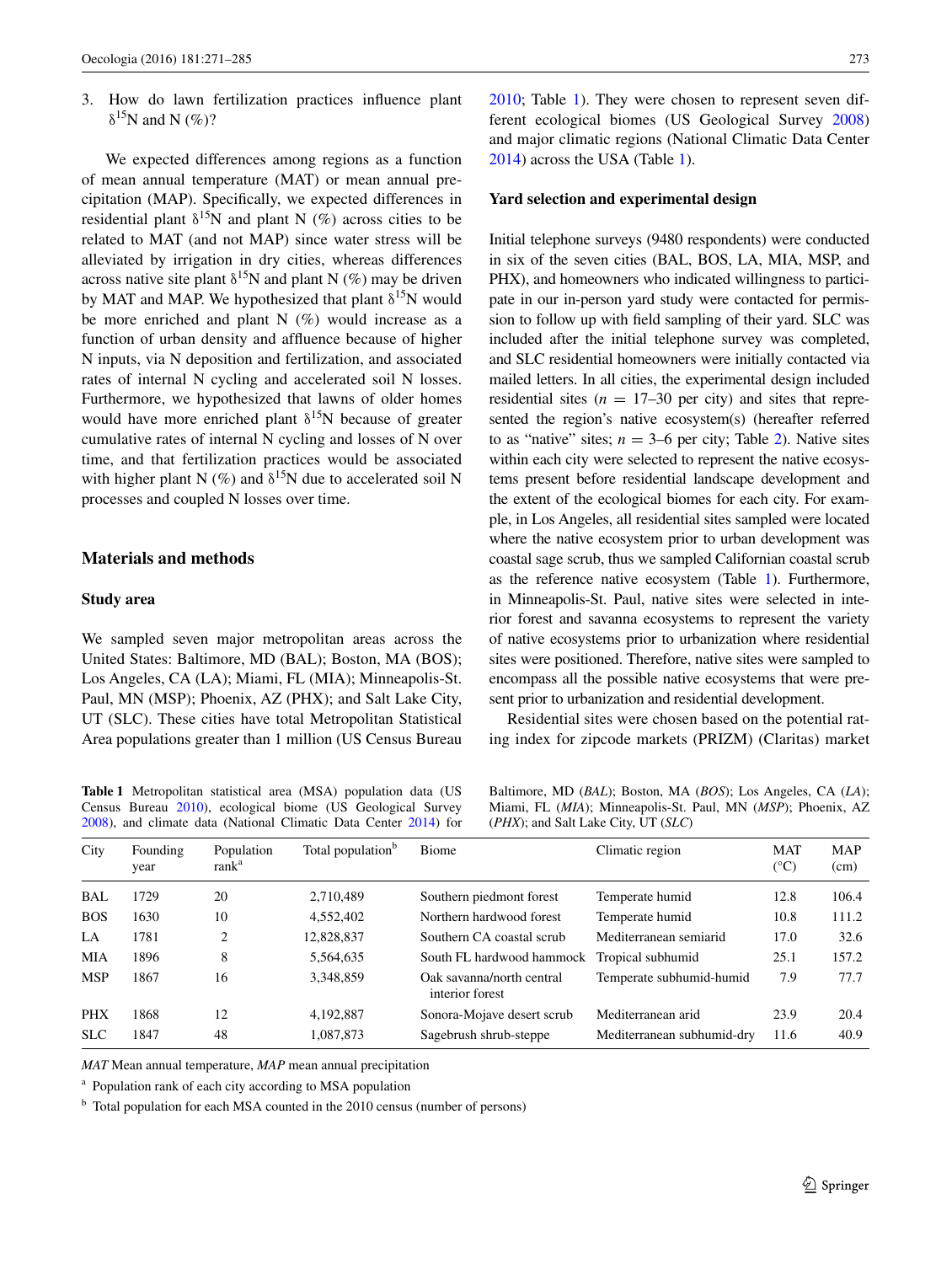| <b>RAL</b>     | Socioeconomic status <sup>®</sup> | Housing age <sup>c</sup> |                          | Previous land use <sup>d</sup> Soil conditions <sup>e</sup> Other |                               |
|----------------|-----------------------------------|--------------------------|--------------------------|-------------------------------------------------------------------|-------------------------------|
|                |                                   |                          |                          |                                                                   |                               |
| <b>BOS</b>     |                                   |                          |                          |                                                                   |                               |
| $\overline{A}$ |                                   |                          |                          |                                                                   | Distance to coast             |
| МIА            |                                   |                          |                          |                                                                   |                               |
| <b>MSP</b>     |                                   |                          | I                        |                                                                   |                               |
| <b>PHX</b>     |                                   |                          |                          | I                                                                 | Yard landscaping <sup>g</sup> |
| <b>SLC</b>     |                                   |                          | $\overline{\phantom{a}}$ | I                                                                 |                               |

<span id="page-3-0"></span>c

d

e

Sandy vs. not sandy

Sandy vs. not sandy

Close to the coast vs. further from the coast

Close to the coast vs. further from the coast

Lawn, xeric

Lawn, xeric

Agriculture, forest, pasture or desert

Agriculture, forest, pasture or desert

Year house built

Year house built

classification system that incorporates multiple aspects of socioeconomic data, such as housing density, economic status, and lifestage (Claritas [2008\)](#page-12-7). PRIZM is a national database that allows for stratification of households with consistent residential characteristics across the USA. Within each city, residential sites were selected based on urban density classes (urban, suburban, and exurban) and SES levels (high, medium, and low; based on income and house values). In all seven cities, residential yards with two or three levels of SES in the urban density class were included. In MIA, MSP, and SLC, two levels of SES were also sampled in the suburban density class. To account for local variation in factors controlling residential yard struc ture and function, additional factors (e.g., housing age, soil conditions, previous land use) were incorporated into experimental designs for each individual city. Previous land use was incorporated into the experimental design for BAL (agriculture and forest), BOS (pasture and forest), and PHX (agriculture and desert). Underlying soil con ditions were included in MIA (sand vs. rocky limestone ridge) and MSP (on sandy outwash vs. off sandy outwash) experimental designs. In LA, differences in temperature occur with increasing distance to the coast, thus, residen tial sites close to  $(-10 \text{ km})$  and further from  $(-46 \text{ km})$  the coast were chosen across the LA valley. In PHX, xeriscap ing is a common residential landscape type (rock ground cover with drought-tolerant shrubs), thus sites with xer iscaping  $(n = 5)$  and with more mesic lawn landscaping  $(n = 6)$  were included. SLC was not used in urban density and housing age analyses due to differences in the experi mental design (i.e., urban density—two classes instead of three; housing age—two categories instead of a continuous variable).

## **Fertilization practices**

To assess differences in fertilization practices, results from the telephone survey (BAL, BOS, LA, MIA, MSP, and PHX) were used to assign each yard to fertilized and unfertilized categories. Residents were asked if fertilizers had been applied to any part of their yard in the last year, and all residents sampled in this study either answered "yes" or "no." In SLC, residents were asked, "If you fertilize your lawn, how often do you do so?" and answers were coded from the following options: every few weeks, every few months, seasonally, as needed, other, I do not fertilize, or I do not know. Residents who answered "every few weeks," "every few months," "seasonally," or "as needed" were coded as Yes to fertilization, and those who answered "I do not fertilize" were coded as No. In SLC and LA, we asked additional questions during in-person interviews about resi dent fertilization practices (e.g., organic/inorganic fertilizer additions).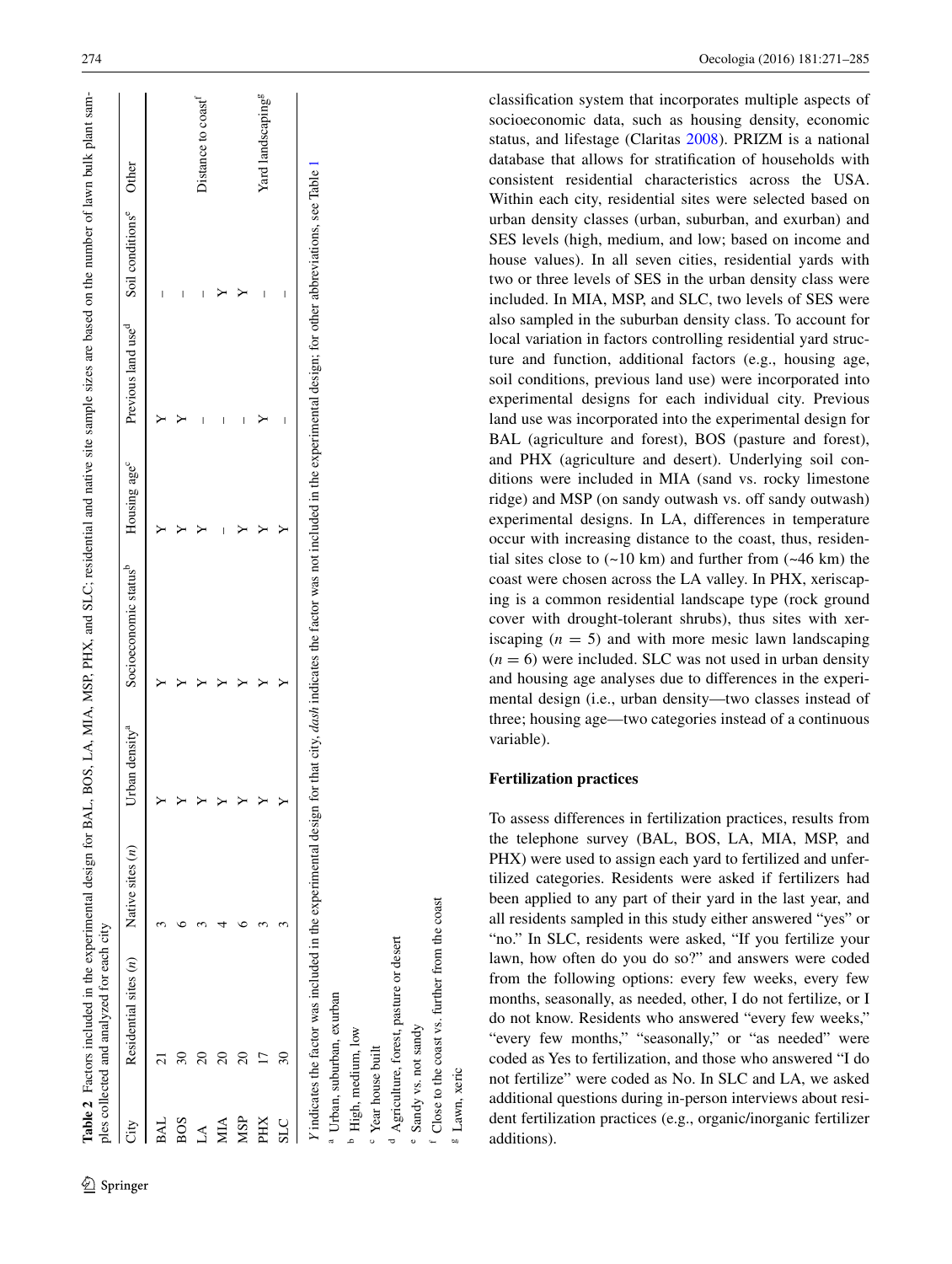#### **Plant leaf N**

Plant leaf N was measured by collecting bulk plant leaf samples during the peak growing season for each city (i.e., summer 2012 for BAL, BOS, MSP, and MIA; spring 2013 for LA and PHX; summer 2013 for SLC). In the native and residential sites, leaf samples were the plant material collected for the bulk plant samples. Two random bulk plant samples (i.e., lawn clippings) were collected in each lawn (also referred to as residential site). In the native sites, two bulk plant samples were collected in two random locations along 100-m transects. Plant leaf samples were collected in the native sites to capture the variability represented in the same strata as in the residential lawns by collecting leaves from two to three of the most abundant species. In savanna or meadow native sites, samples were ground cover such as grass species. In sites where ground cover vegetation was not present (e.g., eastern deciduous forest, coastal sage scrub), then plants were collected close to the ground, less than 1 m high in almost all cases (e.g., ground shrubs in the coastal sage scrub of LA, leaves from tree saplings in BAL). Thus, plant type and sun exposure varied across the native sites (Table [3\)](#page-4-0). In two cities (LA and SLC), replicate bulk plant samples were collected within 30 cm of each other at each sampling location in the lawn or in the native site. For cities that did not collect replicate samples (i.e., BAL, BOS, MIA, and PHX), each bulk plant sample was divided prior to sample processing as a within-sample replicate for N elemental analysis. In one city (MSP), species-specific plant leaf samples were collected instead of bulk plant samples. Thus, the weighted average for each species was calculated from abundance lawn quadrat data and applied to  $\delta^{15}N$ , N (%), and C:N data. After collection, plant leaves were dried at 60 °C for at least 48 h.

In preparation for N elemental and isotope analyses, any plant material (i.e., flowers, roots) unintentionally collected with the leaf samples was removed from the plant bulk

<span id="page-4-0"></span>**Table 3** The dominant plant growth forms for each native site type across the cities; sun exposure of plant leaves sampled for each native site type; for abbreviations, see Table [1](#page-2-0)

| City       | Native site type | Plant growth form     | Sun or shade<br>leaves |
|------------|------------------|-----------------------|------------------------|
| BAL        | Forest           | Forb/shrub/small tree | Shade                  |
| <b>BOS</b> | Meadow           | Forb/grass            | Sun                    |
| <b>BOS</b> | Forest           | Forb/shrub            | Shade                  |
| LA.        | Coastal scrub    | Forb/grass/shrub      | Sun                    |
| <b>MIA</b> | Forest           | Forb/grass/vine       | Shade                  |
| <b>MSP</b> | Savanna          | Forb/grass/shrub      | Sun                    |
| <b>MSP</b> | Forest           | Forb/shrub/vine       | Shade                  |
| <b>PHX</b> | Desert scrub     | Forb/grass/shrub      | Sun                    |
| SLC.       | Sagebrush shrub  | Forb/grass/shrub      | Sun                    |
|            |                  |                       |                        |

samples. Plant leaf samples were ground to a fine powder using a Retsch ball mixer mill (MM200; Retsch, Haan, Germany). C and N (%) and  $\delta^{15}N$  were measured with a Delta Plus isotope ratio mass spectrometer (Finnigan-MAT, Bremen, Germany) interfaced with an elemental analyzer (model 1110; Carlo Erba, Milan; Stable Isotope Ratio Facility for Environmental Research at the University of Utah, Salt Lake City). All C:N ratios were expressed on a molar basis. Two primary laboratory reference materials, calibrated against National Institute of Standards and Technology and International Atomic Energy Agency certified reference materials, and one secondary laboratory (spinach leaf) reference material were used as internal standards with  $\delta^{15}N$  and N (%) precision of  $\pm 0.2$  ‰ and  $\pm 0.4$  %, respectively. The stable isotope values were expressed relative to the international standard (atmospheric  $N_2$ ) in the conventional δ-notation:

$$
\delta^{15}N = \left[ \left( \frac{15}{N_{sample}} \right) / \left( \frac{15}{N_{standard}} / \frac{14}{N_{standard}} \right) - 1 \right]
$$
  
× 1000 %c

#### **Statistical analyses**

To assess differences in residential and native plant  $\delta^{15}N$ and N (%), we performed non-parametric statistical tests for analyses with an unbalanced design or when normality was difficult to assess due to low sample sizes within cities or regions (Mann and Whitney [1947;](#page-13-20) Bissonette [1999](#page-12-8)). The Bartlett test for homogeneity of variances was used to determine homoscedasticity for all data prior to statistical analyses. To determine differences in plant  $\delta^{15}N$  and N (%) within and across native and residential sites, we used a two-factor nested ANOVA. For native sites, transects were nested within cities, and for residential sites, urban density classes (urban, suburban, and exurban) were nested within cities. Further analysis of differences in *residential* plant  $\delta^{15}N$ , N (%), and molar C:N across all seven cities and across urban density classes were analyzed using one-way ANOVA for data that met the assumptions of normality and homoscedasticity, followed by post hoc Tukey honest significant difference tests. The non-parametric Kruskal–Wallis rank sum test followed by post hoc Nemenyi tests [pairwise multiple comparison of mean ranks (PMCMR) R package (Pohlert [2014\)](#page-13-21)] were used when the assumptions for ANOVA were not met after log transformation. Differences in native plant  $\delta^{15}N$ , N (%), and molar C:N across all seven cities were analyzed using the nonparametric Kruskal–Wallis rank sum test followed by post hoc Nemenyi tests (Pohlert [2014](#page-13-21)). Regression analysis was used to determine whether MAT (degrees Celsius) or MAP (centimeters) explained significant variation in residential or native plant  $\delta^{15}N$ , N (%), and molar C:N. Differences between residential and native plant  $\delta^{15}N$ , N (%),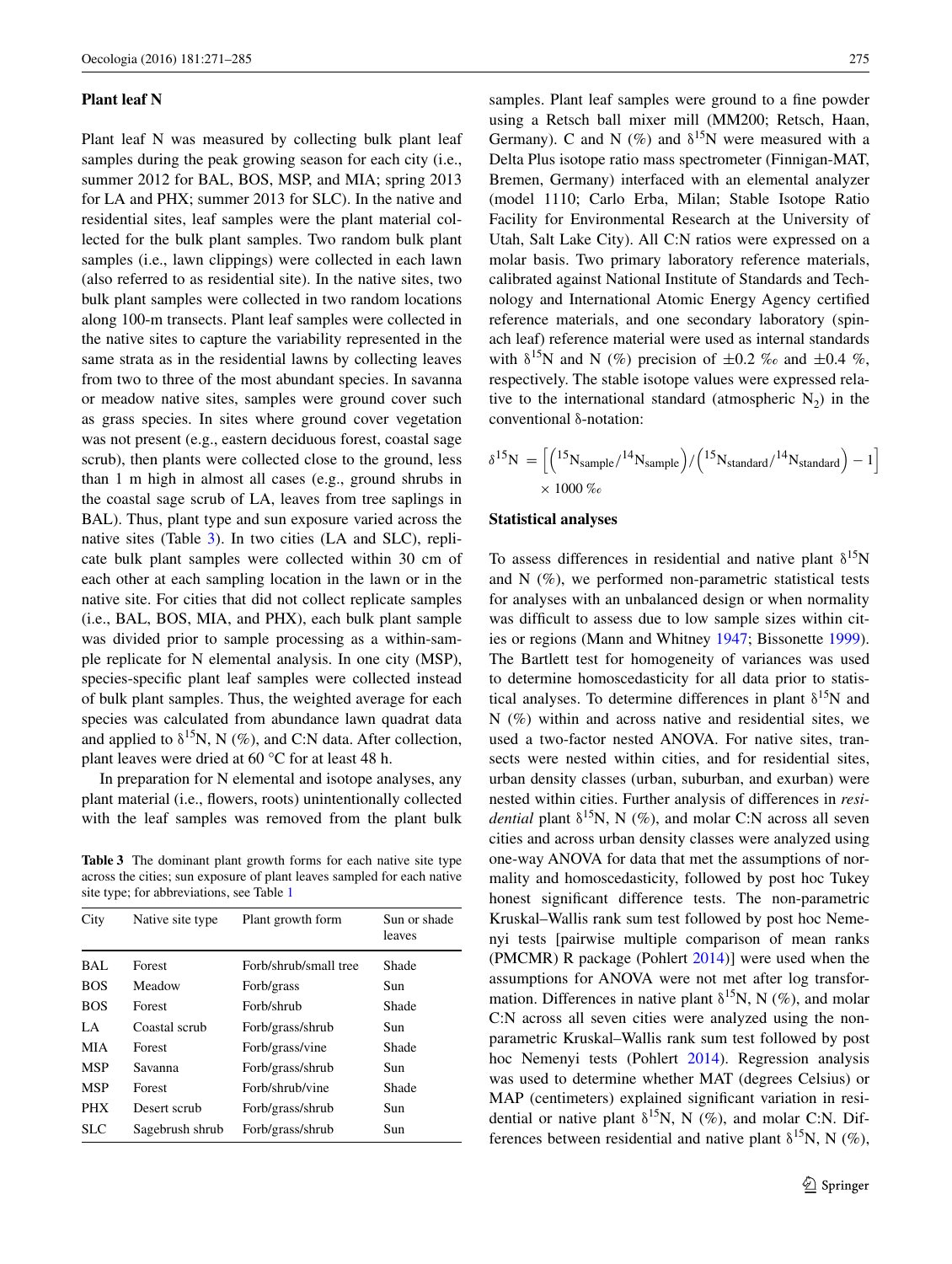and molar C:N were determined using the non-parametric Mann–Whitney rank sum test.

Statistical differences between fertilized and unfertilized yards within each city were determined using a two-sample *t*-test, unless assumptions of normality were not met after log transformation, in which case the non-parametric Mann–Whitney rank sum test was employed. Differences in plant  $\delta^{15}N$ , N (%), and molar C:N between inorganic and organic fertilization treatments in LA and SLC were determined using the non-parametric Mann–Whitney rank sum test. Similarly, the non-parametric Mann–Whitney rank sum test was used to determine significant differences in plant  $\delta^{15}N$ , N (%), and molar C:N between SES (high and medium SES in urban and suburban density classes in all cities), previous land use (BAL, BOS, and PHX), soil conditions (MIA and MSP), distance to the coast (LA), and yard design (PHX). An exception was in MIA and MSP which had three levels of SES (high, medium, and low) within the urban density class and a Kruskal–Wallis rank sum test was used. Regression analysis was used to determine whether the year the residence was built explained significant variation in plant  $\delta^{15}N$ , N (%), and molar C:N. Finally, Pearson correlations between plant  $\delta^{15}N$  and N (%) or molar C:N were used to explain plant N patterns [Hmisc R package (Harrell et al. [2014\)](#page-13-22)]. All tests for significance are reported at the  $\alpha = 0.05$  critical value, and in a few cases the  $\alpha \leq 0.10$  critical values are reported as marginally significant to identify potential trends. All statistical analyses were performed using the R statistical package (R Core Team [2013\)](#page-13-23).

## **Results**

#### **Plant N across cities**

We found significant differences in plant  $\delta^{15}N$  within and among native sites and residential lawns, and city-scale differences were related to regional climate. Plant  $\delta^{15}$ N was significantly different among transects within native sites  $(F_{8,18} = 2.78, P < 0.01)$  and among the native sites  $(F_{8, 18} = 15.77, P < 0.001;$  $(F_{8, 18} = 15.77, P < 0.001;$  $(F_{8, 18} = 15.77, P < 0.001;$  Fig. 1a). Residential plant  $\delta^{15}N$ was significantly different among residential yards  $(F<sub>6</sub>)$  $I_1 = 1.95, P = 0.03$ ) and among cities  $(F_{6, 13} = 15.37)$ ,  $P < 0.001$ ; Fig. [1b](#page-6-0)). Further analysis demonstrated plant  $\delta^{15}$ N was significantly enriched in LA, MIA, and PHX residential lawns compared with BAL, BOS, MSP, and SLC residential lawns ( $P < 0.05$ ), and native plant  $\delta^{15}$ N was significantly enriched in LA, PHX, and SLC compared with BAL, BOS, MIA, and MSP  $(P < 0.05)$ . Across the seven cities, residential plant  $\delta^{15}N$  significantly increased with increasing MAT (°C;  $r^2 = 0.725$ ,  $P = 0.009$ ), whereas native plant  $\delta^{15}N$  significantly decreased with increasing

MAP (centimeters;  $r^2 = 0.663$ ,  $P = 0.016$ ; Fig. [2a](#page-7-0), b). Furthermore, while we observed variability among the native and residential sites within cities, we also found significant differences between native and residential sites. In three cities, plant  $\delta^{15}N$  was more enriched in residential lawns than in native sites: BAL (mean  $\delta^{15}N = 0.1 \pm 0.35$ ) and  $-3.8 \pm 0.60$  ‰, respectively;  $P = 0.001$ ), MIA (mean  $\delta^{15}N = 2.4 \pm 0.43$  and  $-2.8 \pm 0.98$  ‰, respectively;  $P = 0.0002$ ), and MSP (mean  $\delta^{15}N = 0.5 \pm 0.31$ and  $-1.6 \pm 0.77$  ‰, respectively;  $P = 0.03$ ). In contrast, plant  $\delta^{15}$ N was more enriched in the native sites than in the residential lawns in SLC (mean  $\delta^{15}N = 1.3 \pm 0.82$  and  $-0.4 \pm 0.24$  ‰, respectively; *P* = 0.05). There were no differences between residential and native plant  $\delta^{15}N$  in PHX.

Similar to plant  $\delta^{15}N$  patterns, we found significant differences in plant N (%) within native sites  $(F_{8,18} = 3.14,$  $P < 0.01$ ) and among residential yards ( $F_{8,18} = 8.54$ , *P* < 0.001). Plant %N in BOS and MSP residential lawns was significantly higher than in LA and SLC  $(P < 0.05)$ , and plant %N in MIA residential lawns was significantly lower than in BAL, BOS, MSP, and PHX (*P* < 0.05; Fig. [1d](#page-6-0)). Similarly, plant molar C:N in MIA residential lawns was significantly higher than in BOS, MSP, and PHX  $(P < 0.05)$ , and plant molar C:N in BOS and MSP was significantly lower than in SLC ( $P < 0.05$ ; Fig. [1](#page-6-0)f). No significant differences were observed in plant N (%) or molar C:N among native sites (Fig. [1](#page-6-0)c, e). Similarly, in the residential and native sites, there were no significant relationships between plant N (%) or molar C:N and MAP or MAT (Fig. [2c](#page-7-0)–f). A direct comparison between residential and native sites revealed that plant N  $(\%)$  was higher ( $P < 0.05$ ) and molar C:N lower ( $P < 0.02$ ) in residential lawns compared with native sites in all cities except PHX.

## **Plant N within cities**

Patterns of plant  $\delta^{15}N$  across the urbanization gradient differed in the seven cities (Fig. [1c](#page-6-0)). Plant  $\delta^{15}N$  did not differ among urban, suburban, and exurban residential lawns in PHX and MSP. In LA, there was a trend toward more enriched plant  $\delta^{15}N$  with increasing urban density class (mean  $\delta^{15}N$  in urban = 2.9  $\pm$  0.58 ‰, suburban =  $1.6 \pm 1.38$  ‰, and exurban =  $1.1 \pm 1.31$  ‰); however, this was not significant because of the high variability within the suburban class. In BAL and BOS, plant  $\delta^{15}N$ was enriched in the urban density class (*P* < 0.05). Furthermore, post hoc analyses revealed urban plant  $\delta^{15}N$  (mean  $\delta^{15}N = 2.5 \pm 0.67 \%$  was significantly enriched compared with suburban (mean  $\delta^{15}N = -0.2 \pm 0.32$  ‰) and exurban (mean  $\delta^{15}N = -0.8 \pm 0.53$  ‰) plant  $\delta^{15}N$  (*P* < 0.001) in BAL, and urban plant  $\delta^{15}N$  (mean  $\delta^{15}N = 1.3 \pm 0.64 \%$ ) was significantly enriched compared with suburban plant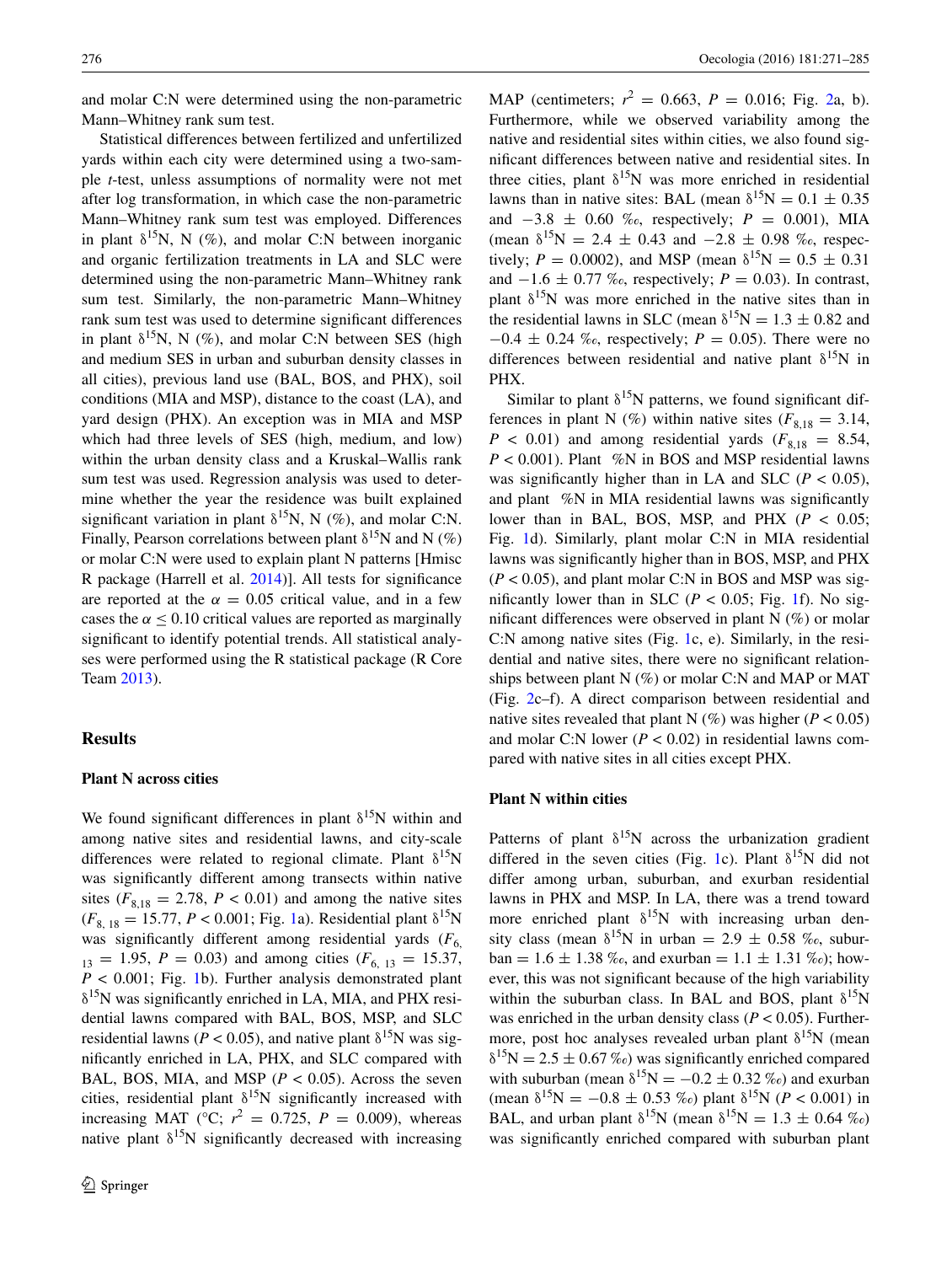<span id="page-6-0"></span>**Fig. 1a–f** For each city, the mean plant stable nitrogen isotopic composition ( $\delta^{15}N$ ; ‰),  $N$  (%), and molar C:N ( $\pm$ 1SE) are shown for residential and native sites. The native sites represent the mean ±1SE for two transects at each site. The residential sites represent the mean and ±1SE for the urban (*black*), suburban (*gray*), and exurban (*white*) density classes  $(n = 4-10$  yards). In Minneapolis-St. Paul (MSP) and Boston (BOS), data shown are from two native site types [i.e., savanna  $(MSP<sub>S</sub>, BOS<sub>S</sub>)$  and forest sites  $(MSP<sub>F</sub>$  and  $BOS<sub>F</sub>)$ . Cities are shown in order of increasing mean annual precipitation (MAP), from driest (Phoenix, AZ; *PHX*) to wettest (Miami, FL; *MIA*). *Different letters* represent significant differences among native sites or residential yards; *asterisks* represent significant differences in plant  $\delta^{15}$ N across urban, suburban, and exurban density classes in residential yards. *LA* Los Angeles, CA; *SLC* Salt Lake City, UT; *BAL* Baltimore, MD



 $\delta^{15}$ N (mean  $\delta^{15}$ N = -0.5 ± 0.45 %c; *P* = 0.05) in BOS. In MIA, there was a marginally significant trend in plant  $\delta^{15}$ N across the urbanization gradient (*P* = 0.07) and post hoc analysis demonstrated significant differences between urban (mean  $\delta^{15}N = 2.8 \pm 0.39$  %%) and exurban (mean  $\delta^{15}N = 0.5 \pm 0.21 \%$  residential lawns (*P* = 0.002). No spatial patterns in plant  $\%$  N (Fig. [1](#page-6-0)d) or plant molar C:N were observed across the urbanization gradient in the seven cities.

The percentage of homeowners who fertilized their yards in each city ranged from 55 to 83 %. The majority of homeowners who applied fertilizer in LA (87 %) and SLC (84 %) used inorganic fertilizers, while only a few households applied organic fertilizer (LA  $n = 2$ , SLC  $n = 4$ ). Plant  $\delta^{15}N$  was significantly enriched in lawns with organic compared to inorganic fertilizer additions in LA (mean  $\delta^{15}N = 3.8 \pm 0.49$  and  $1.3 \pm 0.56$  %. respectively;  $P = 0.04$ ) and SLC (mean  $\delta^{15}N = 0.9 \pm 0.35$ and  $-0.8 \pm 0.21$  ‰, respectively;  $P = 0.01$ ). Additionally, there was a marginally significant difference between plant N in lawns with organic (mean  $\%N = 2.0 \pm 0.21\%$ ) and inorganic (mean  $\%N = 2.9 \pm 0.20$  %;  $P = 0.08$ ) fertilizer additions in LA.

Plant  $\delta^{15}$ N was significantly depleted in fertilized versus unfertilized lawns in LA (mean  $\delta^{15}N = 0.9 \pm 0.74$  and  $2.9 \pm 0.59$  %<sub>o</sub>, respectively;  $P = 0.05$ ) and BOS (mean  $\delta^{15}N = -0.3 \pm 0.36$  and  $1.2 \pm 0.40$  ‰, respectively;  $P = 0.02$ ; Fig. [3](#page-8-0)a). In MIA, there was a marginally significant difference between fertilized and unfertilized lawns (mean  $\delta^{15}N = 1.7 \pm 0.36$  and mean  $\delta^{15}N = 3.2 \pm 0.80$  %. respectively;  $P = 0.10$ ). There were no differences in plant  $\delta^{15}$ N between fertilized and unfertilized lawns in the other cities. While there was a trend toward greater plant  $N$  (%) in fertilized versus unfertilized lawns, except in MIA, this was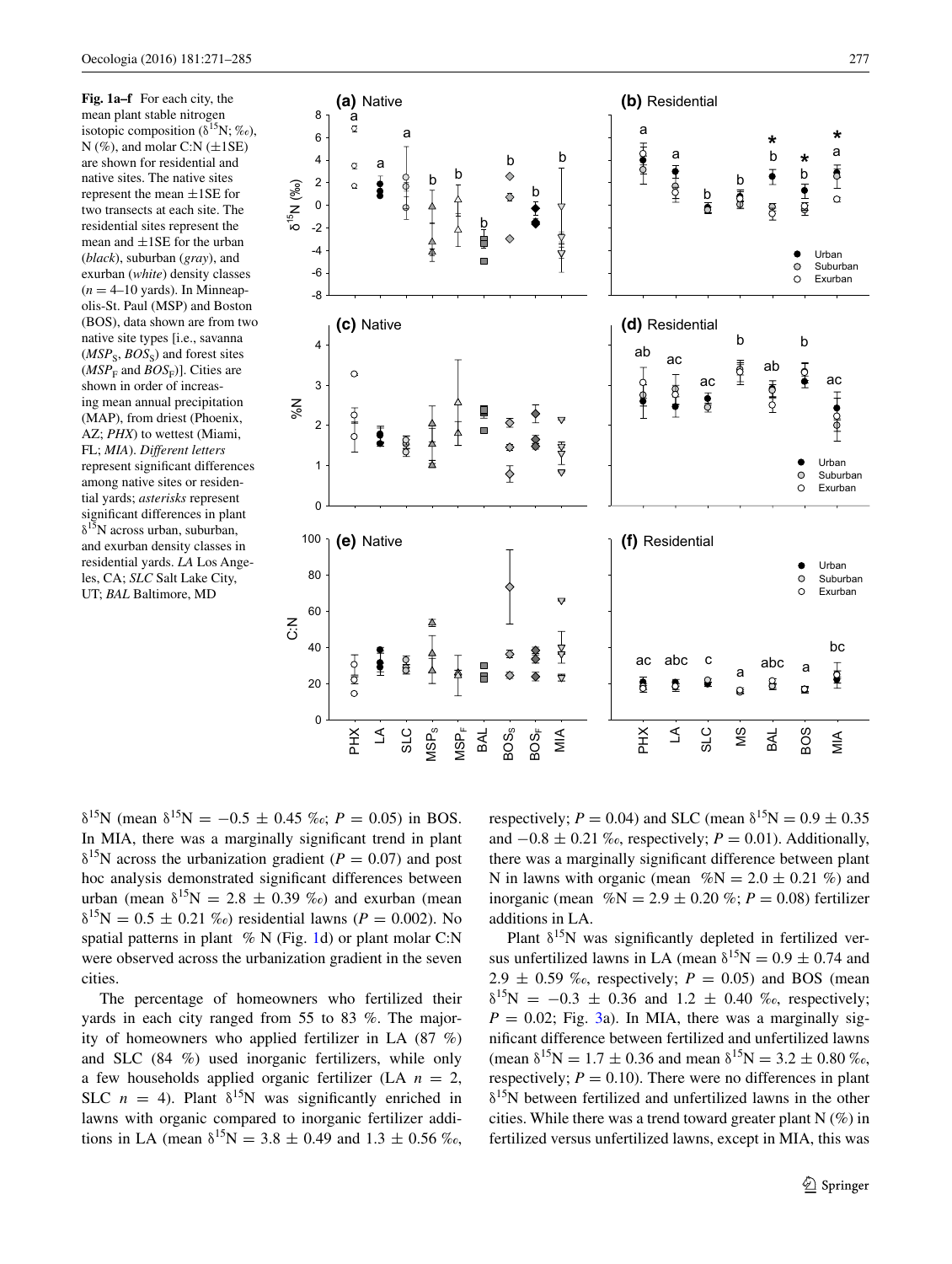

<span id="page-7-0"></span>**Fig. 2** Mean residential and native plant δ15N, %N, and molar C:N as a function of mean annual temperature (°C; *MAT*) and MAP (cm)

only marginally significant in LA (mean  $\%N = 3.0 \pm 0.24$ ) and 2.4  $\pm$  0.21 %, respectively; *P* = 0.07; Fig. [3b](#page-8-0)). Similarly, there was a trend for lower plant molar C:N in fertilized versus unfertilized lawns in LA (C:N =  $14.5 \pm 1.05$ ) and  $17.8 \pm 1.27$ , respectively;  $P = 0.06$ ; Fig. [3](#page-8-0)c).

Additional factors, such as SES, previous land use, and soil conditions, were not important explanatory variables for plant  $\delta^{15}N$ , N (%), and molar C:N across the cities. In SLC, there were marginally significant differences in plant  $\delta^{15}$ N, N (%), and molar C:N with SES in the urban density class, but no differences with SES in the suburban density class. SLC urban residential homes with lower SES had more enriched plant  $\delta^{15}N$  than homes with higher SES (mean  $\delta^{15}N = 0.7 \pm 0.65$  and  $-1.2 \pm 0.30$  ‰, respectively;  $P = 0.09$ ), greater N (%) (mean %N = 3.0  $\pm$  0.22 and 2.4  $\pm$  0.10 %, respectively;  $P = 0.06$ ), and lower molar C:N (C:N = 17.1  $\pm$  1.32 and 21.8  $\pm$  0.80, respectively;  $P = 0.06$ ). No significant differences were observed in plant  $\delta^{15}N$ , N (%), or molar C:N based on previous land use (BAL, BOS, or PHX), soil conditions (MIA or MSP), distance to the coast (LA), or yard landscaping type (PHX). Additionally, no significant correlations were found between plant  $\delta^{15}N$  and plant N (%) or plant molar C:N in all cities.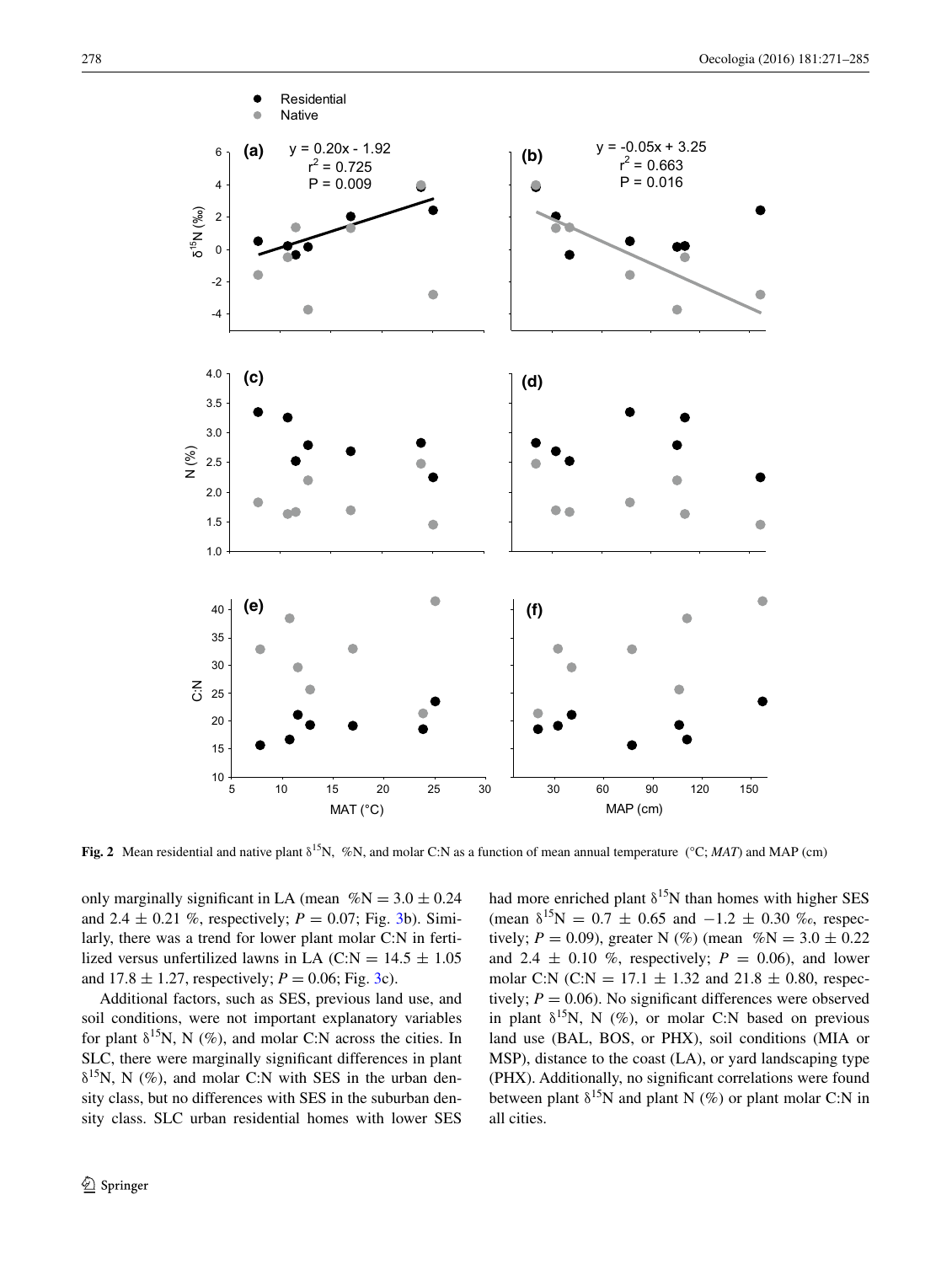

<span id="page-8-0"></span>**Fig. 3** Plant  $\delta^{15}N$  (‰), % N, and molar C:N based on self-reported homeowner survey results answering the question whether they do fertilize (yes; *black*) or do not fertilize (no; *white*) their yard in PHX, LA, SLC, MSP, BAL, BOS, and MIA  $(\pm 1$  SE). Cities are shown in order of increasing MAP, from driest (PHX) to wettest (MIA) city. *Asterisk* denotes significant difference between fertilized and unfertilized yards. For abbreviations, see Fig. [1](#page-6-0)

#### **Plant N vs. housing age**

Plant  $\delta^{15}N$  significantly increased with housing age in BAL  $(r^2 = 0.269, P = 0.02)$ , BOS  $(r^2 = 0.276, P = 0.003)$ , and LA  $(r^2 = 0.342, P = 0.007;$  Fig. [4b](#page-9-0), d, e), and there was no relationship in PHX, MIA, or MSP. Plant N (%) was marginally higher in lawns of newer homes in MIA  $(r^2 = 0.180, P = 0.06)$  and LA  $(r^2 = 0.147, P = 0.09;$  Fig. [5](#page-10-0)b, f), and there was no relationship in PHX, MSP, BAL, or BOS. Similarly, in LA and MIA, plant molar C:N was marginally lower in lawns of newer homes ( $r^2 = 0.144$ ,  $P = 0.10$  and  $r^2 = 0.164$ ,  $P = 0.08$ , respectively), and there was no relationship in PHX, MSP, BAL, or BOS.

# **Discussion**

Across the seven cities, we found differences in residential and native plant  $\delta^{15}N$  and plant N (%). The coldest cities showed the largest concentrations of N in lawn foliage and the warmest and driest cities had the highest plant  $\delta^{15}N$ , suggesting that the environmental impacts (coupled internal N cycling rates and N losses) of residential ecosystems are more marked in warmer and drier regions. In six cities, residential lawns had higher plant N (%) and in three cities enriched plant  $\delta^{15}N$  relative to the native ecosystems, potentially due to differences in N cycling and/or plant species composition. Socio-ecological drivers at finer spatial scales within the city provide insight as to the potential mechanisms that caused enrichment of plant  $\delta^{15}N$  and higher plant N in residential lawns relative to native ecosystems. Plant  $\delta^{15}N$  was influenced by indirect (i.e., urban density, housing age) and direct (i.e., lawn fertilization) socio-ecological drivers, whereas the impacts of land-use legacies and soil conditions were less discernable.

## **Plant N across cities**

Higher plant N (%) and enriched plant  $\delta^{15}N$  in residential lawns compared with native ecosystems was consistent with higher N inputs from anthropogenic activities as measured in previous studies (Lovett et al. [2000](#page-13-24); Bettez and Groffman [2013](#page-12-9); Rao et al. [2014](#page-13-25)), and many of these activities are concentrated in urban ecosystems (Kaye et al. [2006](#page-13-26); Grimm et al. [2008](#page-13-0)). Elevated fossil fuel combustion products around urban areas and roads were associated with enriched plant  $\delta^{15}N$  (Ammann et al. [1999;](#page-12-5) Pearson et al. [2000](#page-13-16); Saurer et al. [2004](#page-13-17); Redling et al. [2013\)](#page-13-18). Additionally, following high N fertilization applications, plant  $\delta^{15}N$ enrichment occurred (Bijoor et al. [2008\)](#page-12-6). The high plant N (%) observed in residential lawns compared to native ecosystems in our study may also result from increased N availability followed by increased soil N cycling relative to native ecosystems; i.e., N mineralization and nitrification resulting from altered urban soil conditions, such as high soil moisture from irrigation. As part of a larger project, we measured potential soil N mineralization and nitrification rates for six of the seven cities. We found residential yards had greater potential N mineralization rates in BAL  $(P < 0.05)$  and greater potential nitrification rates in BOS  $(P < 0.05)$  compared to the native sites (Groffman et al.,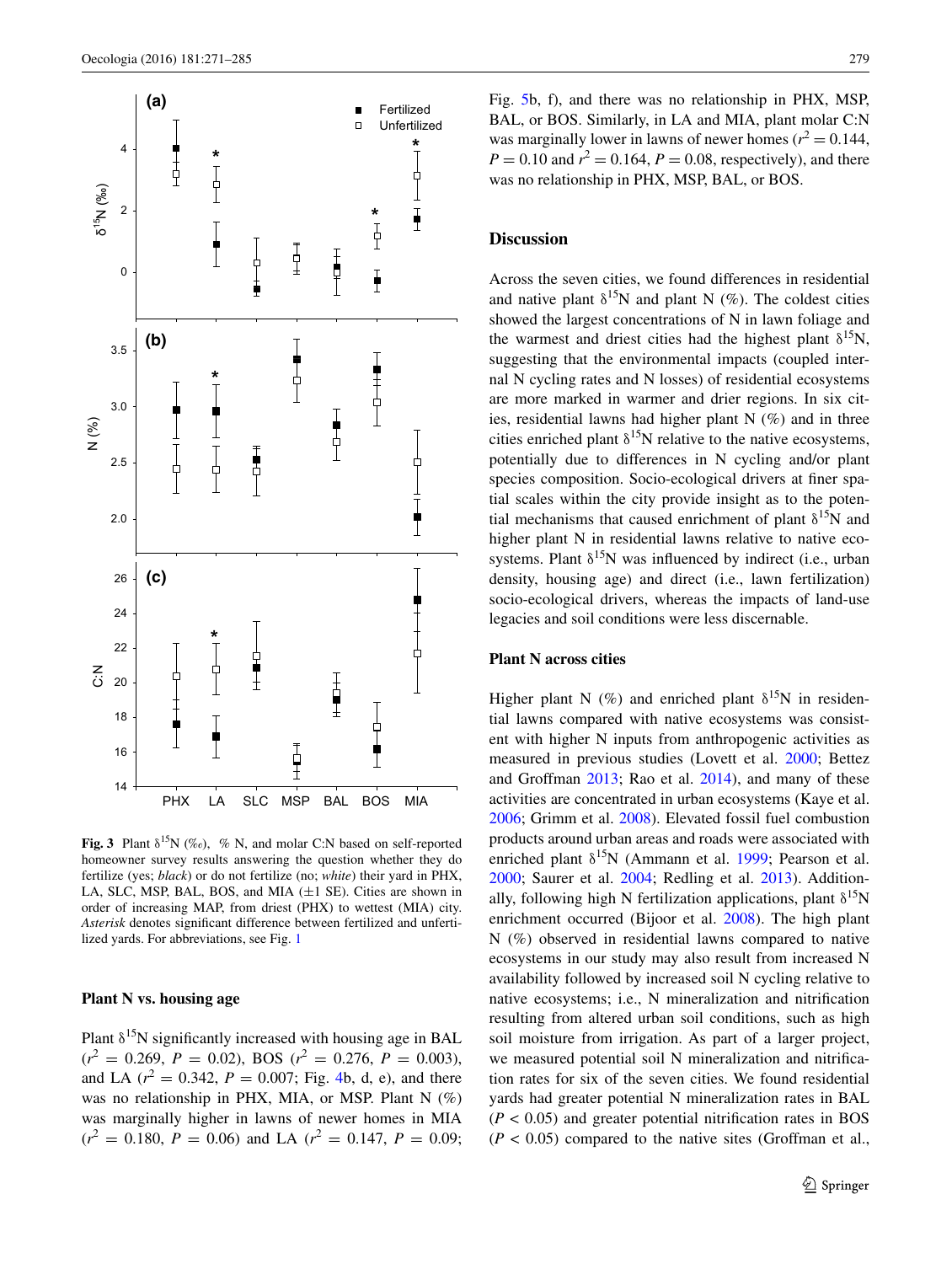

<span id="page-9-0"></span>**Fig. 4** Relationship between plant δ15N (‰) and year the residence was built in **a** Phoenix, **b** Los Angeles, **c** Minneapolis-St. Paul, **d** Baltimore, **e** Boston, and **f** Miami (±1 SE)

unpublished data), suggesting increased soil N cycling rates and associated N losses may be an important cause of the enriched plant  $\delta^{15}N$  observed in the residential yards.

Patterns in residential plant  $\delta^{15}N$  and N (%) and in native plant  $\delta^{15}$ N observed across the seven cities were consistent with regional climatic differences. The positive association between residential plant  $\delta^{15}N$  and MAT across the cities is consistent with previous studies that have reported enriched plant  $\delta^{15}N$  in warm climates, likely due to greater N cycling and losses in warm soils (Evans and Ehleringer [1993](#page-12-10); Jenerete et al. [2006](#page-13-27)). In the native sites, negative associations between plant  $\delta^{15}N$  patterns and precipitation could occur because of either lower soil N cycling and N availability or complete denitrification of soil  $NO<sub>3</sub><sup>-</sup>$  pools, which does not leave behind enriched soil N pools (Craine et al. [2009](#page-12-11)). In MIA, warm mesic conditions may result in

accelerated soil N cycling and high N losses, followed by low soil N availability and greater reliance on mycorrhizal N uptake which may produce depleted plant  $\delta^{15}N$  (Craine et al. [2009](#page-12-11); Hobbie and Högberg [2012;](#page-13-28) Högberg et al. [2011](#page-13-29), [2013](#page-13-30)).

The high plant  $N$  (%) observed in the coldest cities (BOS, MSP) could be due to less microbial processing and leaching of soil organic matter and fertilizer. Conversely, in MIA residential lawns, low plant N  $(\%)$  may be a result of large soil N losses in the warm, moist climate (Huyler et al. [2014\)](#page-13-31). The enriched plant  $\delta^{15}N$  in MIA residential lawns relative to the other mesic cities is consistent with high rates of soil N cycling and losses. We did not observe differences in native plant N  $(\%)$  across the cities as there was high variability within several native ecosystems (e.g., PHX, MIA). This is most likely due to more varied life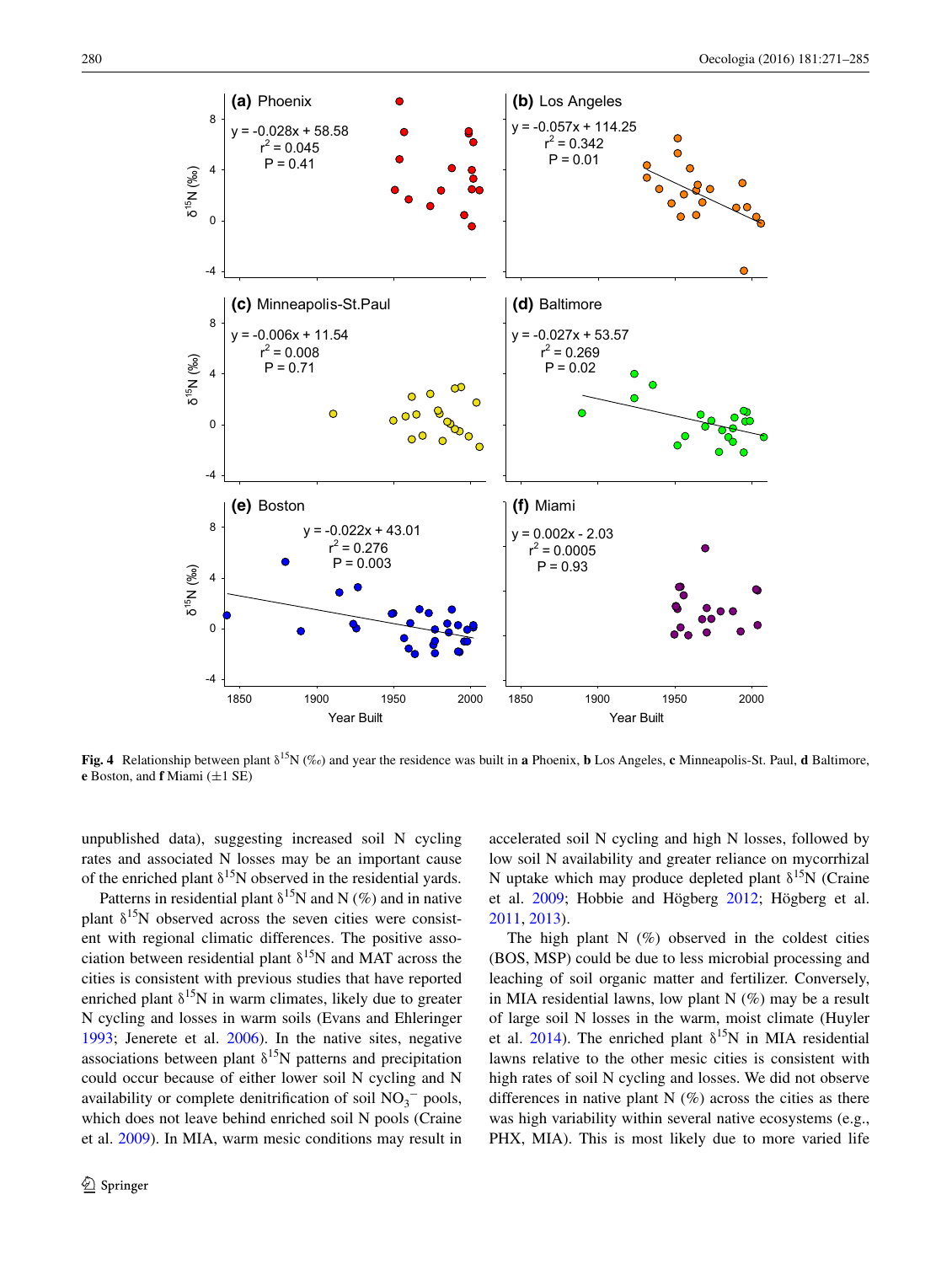

<span id="page-10-0"></span>**Fig. 5** Relationship between plant % N and year the residence was built in **a** Phoenix, **b** Los Angeles, **c** Minneapolis-St. Paul, **d** Baltimore, **e** Boston, and **f** Miami (±1 SE)

forms and mycorrhizal status (e.g., trees, shrubs, herbaceous plants, or cacti) and more species-specific differences in plant  $N$  (%) in native ecosystems than in most residential lawns (e.g., grass and herbaceous plants).

Differences in residential plant  $\delta^{15}N$  and N (%) across the seven cities may also result from differences in species and plant functional types. Less than a quarter of the residential lawns in the semi-arid, western cities (LA, SLC, and PHX) contained symbiotic N-fixing plant species compared to mesic cities where these species were more common (67–90 % of yards in BAL, BOS, and MIA). This was likely due to regional differences in management intensity: lawns in western, semi-arid cities require a high degree of resource inputs for establishment and maintenance (Milesi et al. [2005\)](#page-13-6), and N fixation tends to be less abundant in fertilized ecosystems (Suding et al. [2005](#page-14-2)). However, differences in plant  $\delta^{15}N$  and N (%) across the residential sites did not follow patterns in N-fixing plant species (e.g., enriched  $\delta^{15}N$  in MIA where 83 % of the yards have N-fixing species). Additionally, the proportion of  $C_3$  plant species was not a determinant of plant N (%) across the cities. While the presence of these plant functional types in residential lawns did not have a strong influence on plant  $\delta^{15}N$ or  $N$  (%) at the national scale, it is possible that unmeasured differences in abundance of functional groups could influence residential plant  $\delta^{15}N$  and N (%) across our study sites.

## **Plant N within cities**

Urban density gradients involve multiple factors (e.g., age of residence, regional N deposition) that could influence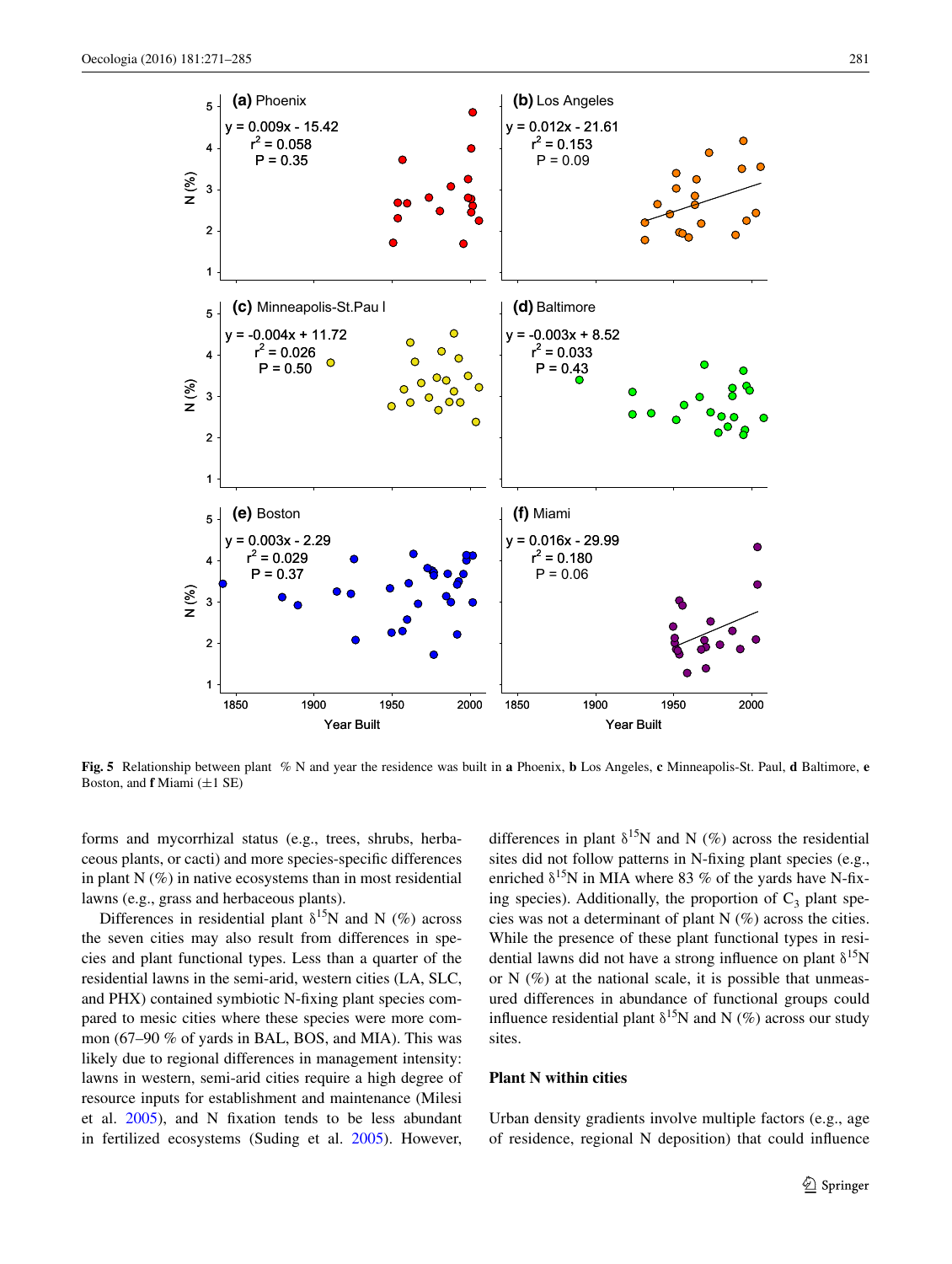plant N (%) and  $\delta^{15}N$  (McDonnell and Picket [1990](#page-13-32); Carreiro and Tripler [2005\)](#page-12-12). As expected, urban lawns had more enriched plant  $\delta^{15}N$  than suburban and exurban lawns in several cities (Fig. [1c](#page-6-0)). There are two possible explanations for this enrichment: (a) regional N deposition, and (b) increased N cycling rates and associated N losses over time. Regional N deposition is greater in urban areas than in surrounding suburban and rural areas in most cities (Lovett et al. [2000;](#page-13-24) Bettez and Groffman [2013](#page-12-9); Rao et al. [2014](#page-13-25)), and  $NO_3^-$  in wet deposition and  $NO_x$  sources typically have enriched  $\delta^{15}N$  values (Kendall et al. [2007](#page-13-33); Felix and Elliott [2014\)](#page-12-13). Additionally, ample N supply in urban residential lawns either from regional sources or from fertilization may lead to coupled increased internal N cycling and N losses over time resulting in enriched soil N pools (Högberg [1997\)](#page-13-11). Our finding that newer homes with increasing distance from the urban core had isotopically lighter plant  $\delta^{15}N$  supported the hypothesis that older residential developments closer to the urban core have increased N cycling rates and associated N losses over time. We observed greater rates of potential N mineralization in residential yards of older homes in BOS  $(r^2 = 0.232, P = 0.004;$  Groffman et al., unpublished data) supporting increased N cycling rates and N losses over time as a plausible explanation for our observed enriched plant  $\delta^{15}N$  in older residential yards. While plant  $\delta^{15}N$  was more enriched in urban residential lawns as expected, we saw no evidence of differences in plant N (%) based on the gradient of urban density. As regional sources of N deposition decrease across urban density gradients (Lovett et al. [2000](#page-13-24)), it is possible that greater N fertilization inputs in newer suburban or exurban developments further from the urban core (Law et al.  $2004$ ) result in similar plant N  $(\%)$ across urban density classes.

Homeowners have a direct impact on N cycling through fertilizer additions to residential lawns, which are widespread (Robbins et al. [2001](#page-13-7)). In this study, at least half of the homeowners in the seven cities applied fertilizers to their yard (55–83 % of homeowners). Inorganic N fertilizers have  $\delta^{15}N$  values close to 0 ‰ (Bijoor et al. [2008\)](#page-12-6) which is similar to lawn  $\delta^{15}N$  in BAL, BOS, SLC, and MSP. In LA and SLC, lawns with organic fertilizer additions had significantly enriched plant  $\delta^{15}N$  compared to lawns with inorganic fertilizer additions, as is expected from uptake of N that has undergone microbial transformations. Unfortunately, we do not have information about the type of fertilizer used in most yards in this study, which may explain variability in plant  $\delta^{15}N$  patterns with respect to fertilization in BAL, MSP, and PHX. It is expected that the influence of fertilization on plant  $\delta^{15}N$  enrichment will differ if plants directly utilize N in fertilizer ( $\delta^{15}$ N close to 0 ‰) versus soil N that has undergone microbial transformations [enriched  $\delta^{15}N$  (Stiegler et al. [2013](#page-14-3))]. Future studies could improve our ability to detect differences in plant  $\delta^{15}N$  and  $N$  (%) in residential lawns by asking homeowners specific questions about lawn fertilization practices, such as type, amount, and timing.

While we hypothesized that SES might influence plant  $\delta^{15}$ N and N (%) via differences in lawn care practices, we only observed patterns related to SES in SLC urban residential lawns. In SLC, the lawns in yards of more affluent homeowners had more depleted plant  $\delta^{15}N$  than in yards of less affluent homeowners, potentially due to greater fertilizer inputs in more affluent residences. Similarly, residential lawns in wealthier neighborhoods had higher soil N ( $NO<sub>3</sub>–N$ ) concentrations and greater soil C storage, and it was postulated that wealthier homeowners more intensively manage their lawns with greater fertilizer inputs (Hope et al. [2005](#page-13-34); Gough and Elliott [2012](#page-12-14)). Higher use of lawn fertilizer has been associated with SES (Robbins et al. [2001](#page-13-7); Fraser et al. [2013\)](#page-12-1). However, the proportion of households that fertilize their yards in this study suggests that we did not sample neighborhoods where homeowners were unable to afford fertilization inputs. It is also possible that the SES of the PRIZM classes used in this study were not distinct enough to result in significant differences in lawn plant N cycling.

## **Plant N vs. housing age**

As expected, older homes in BAL, BOS, and LA had more enriched plant  $\delta^{15}N$  (Fig. [4\)](#page-9-0). Previous studies on lawn C and N cycling have found greater soil C (Golubiewski [2006](#page-12-15); Gough and Elliott [2012\)](#page-12-14) and N (Law et al. [2004](#page-13-10); Raciti et al. [2011](#page-13-35)) in yards of older compared with newer housing developments. Lawn management practices such as fertilization and lawn clipping supplements increase the potential for soil C and N accumulation (Qian et al. [2003](#page-13-36)). Soil N accumulation in lawns suggests that these systems are capable of N retention (Gold et al. [1990](#page-12-16); Petrovic [1990](#page-13-37); Groffman et al. [2004](#page-13-38); Raciti et al. [2011](#page-13-35)). This ability of residential lawns to retain N could have substantial implications for N runoff in urban landscapes; however, we do not know how long this retention capacity can be maintained. Since the natural abundance of plant  $\delta^{15}N$  integrates soil N cycling and losses, plant  $\delta^{15}N$  can provide insight about N retention capability over time. While three cities, BAL, BOS, and LA, had more enriched plant  $\delta^{15}N$ , there was no relationship between home age and plant  $\delta^{15}N$  in MIA, MSP, or PHX, which may be due to the lack of homes built prior to 1950 in these cities (except for one home in MSP). Thus, the retention capacity of residential lawns may only last 50–60 years, which corresponds to studies that have shown that C accumulation potential in residential lawns persists for 40–50 years (Pouyat et al. [2009](#page-13-39); Townsend-Small and Czimczik [2010\)](#page-14-4).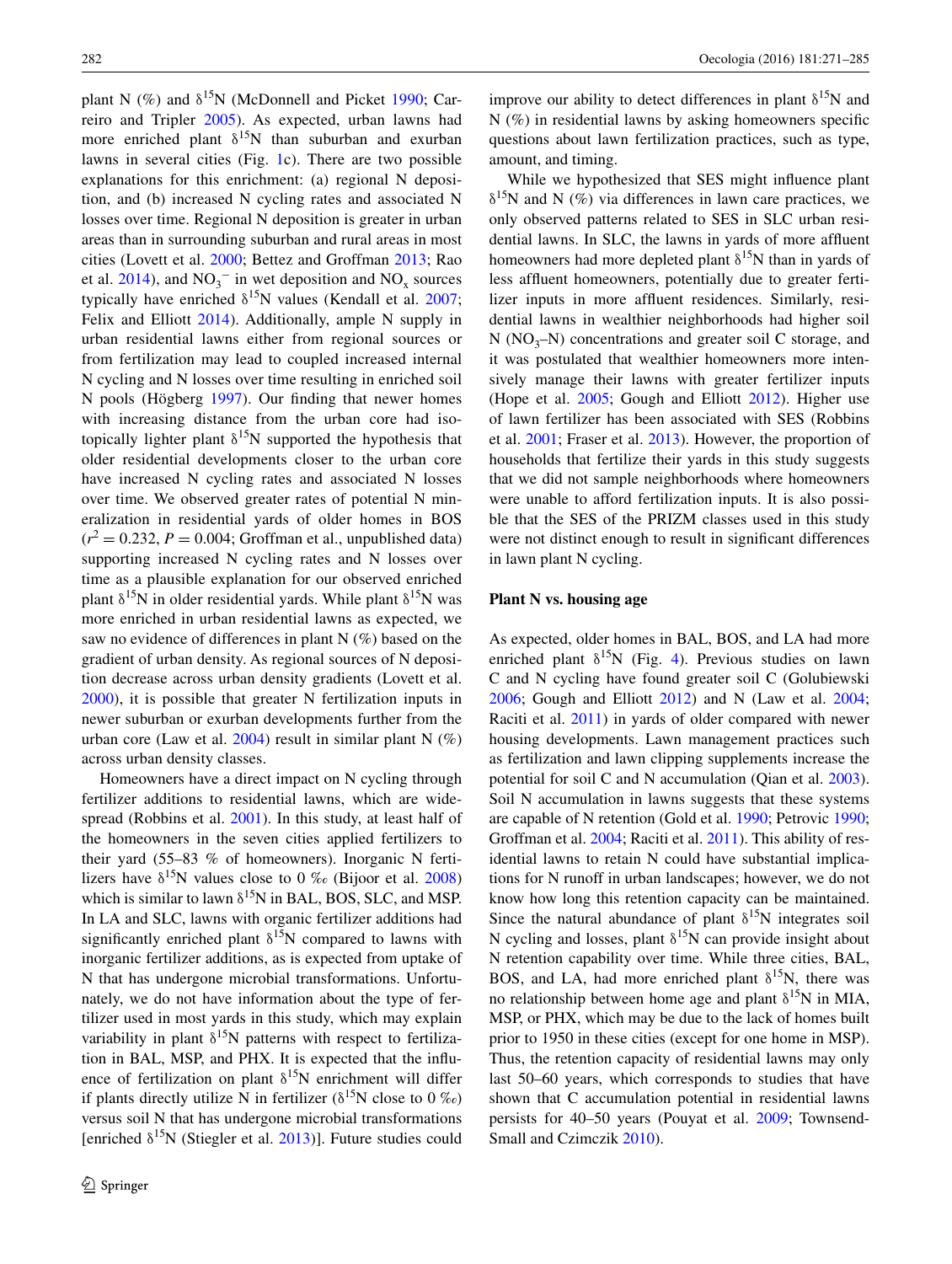The absence of a relationship between plant N  $(\%)$  and age of residence in BAL, BOS, MSP, or PHX may result from high N inputs from regional deposition or fertilizer additions supplying equivalent N for plant uptake in newer yards compared with older yards where N inputs may accumulate over time. A previous study found that N fertilizer application rates were greater in newer homes where the soil N concentrations were lower (Law et al. [2004\)](#page-13-10). This may explain greater plant N (%) observed in newer yards in MIA and LA, if these homeowners applied more fertilizer than residents in older homes. Greater N inputs from atmospheric deposition and fertilizer additions may alleviate the need for plant N acquisition from mineralized soil organic matter pools, thus contributing to N retention (Raciti et al. [2008](#page-13-40)). Mechanistic studies of C and N cycling are needed to determine the degree to which N fertilizer applications and other management practices can promote C and N accumulation and retention in residential lawns. An improved mechanistic understanding of C and N accumulation in residential lawns can contribute to the development of efficient lawn management practices that adjust inputs of organic matter and fertilizer with lawn age.

## **Conclusion**

This study provides support that human activities are contributing to altered plant N cycling in residential lawns across the USA. As expected, plant  $N$  (%) was higher in residential lawns than in the native ecosystems and plant  $\delta^{15}$ N was more enriched in residential lawns in three cities, suggesting that urbanization and management practices may be increasing N cycling and loss across the continent. This pattern appears to be driven by processes that accumulate over time and the magnitude of this increase was variable among different households and cities. Older residential lawns had more enriched plant  $\delta^{15}N$  possibly due to increased internal N cycling and ecosystem loss of N over time. The coldest cities showed the largest accumulations of N in lawn foliage and the warmest and driest cities had the highest plant  $\delta^{15}N$ , suggesting that the environmental impacts (N losses) of residential ecosystems are more marked in warmer and drier regions. There were significant differences in plant N (%) of fertilized vs. unfertilized lawns in only one city, suggesting that the type and amount of fertilizer may be highly variable. However, greater mean plant  $N$  (%) of fertilized lawns in six of the seven cities indicates fertilizer additions to lawns may be an important source of residential N as well as other urban N sources such as atmospheric deposition. While cumulative N losses may be high in residential lawns, there is significant potential for N cycling and retention in lawns. Understanding these factors will help to identify and improve lawn management practices across the US.

**Acknowledgments** The authors thank Meghan Avolio, La'Shaye Ervin, William Borrowman, Moumita Kundu, and Barbara Uhl for field and laboratory assistance. This research was funded by a series of collaborative grants from the US National Science Foundation (EF-1065548, 1065737, 1065740, 1065741, 1065772, 1065785, 1065831, 121238320).

**Author contribution statement** T. L. E. T. conducted laboratory and fieldwork, analyzed the data and wrote the manuscript. D. E. P., J. C.-B., P. M. G., S. J. H., J. B. H., S. E. H., C. N., and K. C. N. formulated the idea and developed methodology. J. L. M. conducted fieldwork. All authors provided editorial advice.

# **References**

- <span id="page-12-0"></span>Alberti M (2008) Advances in urban ecology: integrating humans and ecological processes in urban ecosystems. Springer, New York
- <span id="page-12-5"></span>Ammann M, Siegwolf R, Pichlmayer F, Suter M, Saurer M, Brunold C (1999) Estimating the uptake of traffic-derived  $NO<sub>2</sub>$  from  $15N$ abundance in Norway spruce needles. Oecologia 118(2):124–131
- <span id="page-12-9"></span>Bettez ND, Groffman PM (2013) Nitrogen deposition in and near an urban ecosystem. Environ Sci Tech 47:6047–6051
- <span id="page-12-6"></span>Bijoor NS, Czimczik CI, Pataki DE, Billings SA (2008) Effects of temperature and fertilization on nitrogen cycling and community composition of an urban lawn. Global Change Bio 14:2119–2131
- <span id="page-12-8"></span>Bissonette JA (1999) Small sample size problems in wildlife ecology: a contingent analytical approach. Wildl Biol 5:65–71
- <span id="page-12-4"></span>Boström B, Comstedt D, Ekbald A (2007) Isotope fractionation and <sup>13</sup>C enrichment in soil profiles during the decomposition of soil organic matter. Oecologia 153(1):89–98
- <span id="page-12-12"></span>Carreiro MM, Tripler CE (2005) Forest remnants along urban-rural gradients: examining their potential for global change research. Ecosystems 8:568–582
- <span id="page-12-7"></span>Claritas (2008) PRIZM segment narratives. Nielsen (US) [www.clari](http://www.claritas.com/MyBestSegments/Default.jsp)[tas.com/MyBestSegments/Default.jsp](http://www.claritas.com/MyBestSegments/Default.jsp). Accessed 15 Nov 2014
- <span id="page-12-11"></span>Craine JM, Elmore AJ, Aidar MPM, Bustamante M, Dawson TE, Hobbie EA, Kahmen A et al (2009) Global patterns of foliar nitrogen isotopes and their relationships with climate, mycorrhizal fungi, foliar nutrient concentrations, and nitrogen availability. New Phytol 183:980–992
- <span id="page-12-3"></span>Dawson TE, Mambelli S, Plamboeck AH, Templer PH, Tu KP (2002) Stable isotopes in plant ecology. Annu Rev Ecol Syst 33:507–559
- <span id="page-12-2"></span>Evans RD (2001) Physiological mechanisms influencing plant nitrogen isotope composition. Trends Plant Sci 6(3):121–126
- <span id="page-12-10"></span>Evans RD, Ehleringer JR (1993) A break in the nitrogen cycle in aridlands? Evidence from  $\delta^{15}N$  of soils. Oecologia 94(3):314–317
- <span id="page-12-13"></span>Felix JD, Elliott EM (2014) Isotopic composition of passively collected nitrogen dioxide emisions: vehicle, soil and livestock source signatures. Atmos Environ 92:359–366
- <span id="page-12-1"></span>Fraser JC, Bazuin JT, Band LE, Grove JM (2013) Covenants, cohesion, and community: the effects of neighborhood governance on lawn fertilization. Landsc Urban Plan 115:30–38
- <span id="page-12-16"></span>Gold AJ, Deragon WR, Sullivan WM, Lemunyon JL (1990) Nitratenitrogen losses to groundwater from rural and suburban land uses. J Soil Water Conserv 45:305–310
- <span id="page-12-15"></span>Golubiewski NE (2006) Urbanization increases grassland carbon pools: effects of landscaping in Colorado's front range. Ecol Appl 16(2):555–571
- <span id="page-12-14"></span>Gough CM, Elliott HL (2012) Lawn soil carbon storage in abandoned residential properties: an examination of ecosystem structure and function following partial human-natural decoupling. J Environ Managee 98:155–162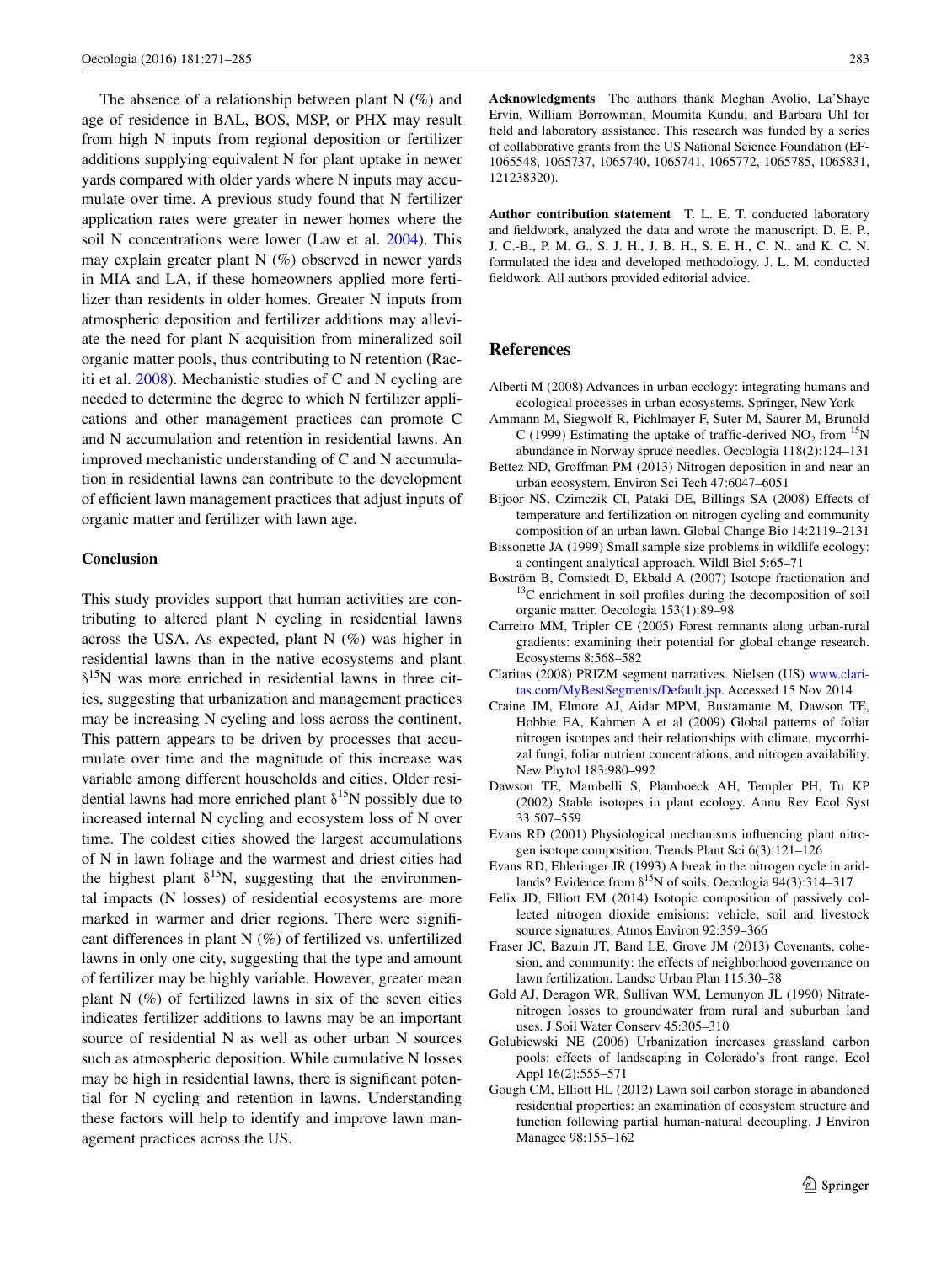- <span id="page-13-0"></span>Grimm NB, Faeth SH, Golubiewski NE, Redman CL, Wu J, Bai X, Briggs JM (2008) Global change and the ecology of cities. Science 319(5864):756–760
- <span id="page-13-38"></span>Groffman PM, Law NL, Belt KT, Band LE, Fisher GT (2004) Nitrogen fluxes and retention in urban watershed ecosystems. Ecosystems 7:393–403
- <span id="page-13-4"></span>Groffman PM, Cavender-Bares J, Bettez ND, Grove JM, Hall SJ, Heffernan JB, Hobbie SE, Larson KL, Morse JL, Neill C, Nelson K, O'Neil-Dunne J, Ogden L, Pataki DE, Polsky C, Roy Chowdhury R, Steele MK (2014) Ecological homogenization of urban USA. Front Ecol Environ 12(1):74–81
- <span id="page-13-22"></span>Harrell FE, Dupont C et al (2014) Misc: Harrell miscellaneous. R package version 3.14-5. [http://CRAN.R-project.org/](http://CRAN.R-project.org/package%3dHmisc) package=Hmisc. Accessed 6 Nov 2014
- <span id="page-13-28"></span>Hob[bie EA, Högberg](http://CRAN.R-project.org/package%3dHmisc) P (2012) Tansley Review. Nitrogen isotopes link mycorrhizal fungi and plants to nitrogen dynamics. New Phytol 196:367–382
- <span id="page-13-11"></span>Högberg P (1997) Tansley review no. 95: <sup>15</sup>N natural abundance in soil-plant systems. New Phytol 137:179–203
- <span id="page-13-29"></span>Högberg P, Johannisson C, Yarwood S, Callesen I, Näsholm T, Myrold DD, Högberg MN (2011) Recovery of ecotmycorrhiza after 'nitrogen saturation' of a conifer forest. New Phytol 189:515–525
- <span id="page-13-30"></span>Högberg P, Johannisson C, Högberg MN (2013) Is the high  $15N$  natural abundance of trees in N-loaded forests caused by an internal ecosystem N isotope redistribution or a change in the ecosystem N isotope mass balance? Biogeochem. doi[:10.1007/](http://dx.doi.org/10.1007/s10533-013-9873-x) [s10533-013-9873-x](http://dx.doi.org/10.1007/s10533-013-9873-x)
- <span id="page-13-34"></span>Hope D, Zhu W, Gries C, Oleson J, Kaye J, Grimm NB, Baker LA (2005) Spatial variation in soil inorganic nitrogen across an arid urban ecosystem. Urban Ecosyst 8:251–273
- <span id="page-13-31"></span>Huyler A, Chappelka AH, Prior SA, Somers GL (2014) Drivers of soil carbon in residential 'pure lawns' in Auburn, Alabama. Urban Ecosyst 17:205–219
- <span id="page-13-27"></span>Jenerete GD, Wu J, Grimm NB, Hope D (2006) Points, patches, and regions: scaling soil biogeochemical patterns in an urbanized arid ecosystem. Global Change Biol 12:1532–1544
- <span id="page-13-26"></span>Kaye JP, Groffman PM, Grimm NB, Baker LA, Pouyat RV (2006) A distinct urban biogeochemistry? Trends Ecol Evol 21(4):192–199
- <span id="page-13-33"></span>Kendall C, Elliott EM, Wankel SD (2007) Tracing anthropogenic inputs of nitrogen to ecosystems. In: Lajtha K, Michener RH (eds) Stable isotopes in ecology and environmental science, 2nd edn. Blackwell, Malden, pp 375–449
- <span id="page-13-10"></span>Law NL, Band LE, Grove JM (2004) Nitrogen input from residential lawn care practices in suburban watersheds in Baltimore County, MD. J Environ Plan Manage 47(5):737–755
- <span id="page-13-24"></span>Lovett GM, Traynor MM, Pouyat RV, Carreiro MM, Zhu W-X, Baxter JW (2000) Atmospheric deposition to oak forests along an urban-rural gradient. Environ Sci Technol 34:4294–4300
- <span id="page-13-20"></span>Mann HB, Whitney DR (1947) On a test of whether one of two random variables is stochastically larger than the other. Ann Math Stats 18:50–60
- <span id="page-13-9"></span>Martini NF, Nelson KC, Hobbie SE, Baker LA (2015) Why "Feed the lawn"? Exploring the influences on residential turf grass fertilization in the Minneapolis-Saint Paul metropolitan area. Environ Behavior 47(2):158–183
- <span id="page-13-1"></span>McDonnell MJ (2011) The history of urban ecology: an ecologist's perspective. In: Niemelä J, Breuste J, Guntenspergen G, McIntyre NE, Elmqvist T, James P (eds) Urban ecology. Oxford University Press, Oxford, pp 5–13
- <span id="page-13-32"></span>McDonnell MJ, Picket STA (1990) Ecosystem structure and function along urban-rural gradients: an unexploited opportunity for ecology. Ecology 71(4):1232–1237
- <span id="page-13-6"></span>Milesi C, Running SW, Elvidge CD, Dietz JB, Tuttle BT, Nemani RR (2005) Mapping and modeling the biogeochemical cycling of turf grasses in the United States. Environ Manage 36(3):426–438
- <span id="page-13-15"></span>Nadelhoffer KJ, Fry B (1988) Controls on natural nitrogen-15 and carbon-13 abundances in forest soil organic matter. Soil Sci Soc Am J 52:1633–1640
- <span id="page-13-19"></span>National Climatic Data Center (NCDC) (2014) National oceanic and atmospheric administration (NOAA) satellite and information service. 1981–2010 Climate normals. [http://www.ncdc.noaa.](http://www.ncdc.noaa.gov/) [gov/](http://www.ncdc.noaa.gov/). Accessed 27 Feb 2015
- <span id="page-13-8"></span>Osmond DL, Hardy DH (2004) Characterization of turf practices in five North Carolina communities. J Environ Qual 33(2):565–575
- <span id="page-13-13"></span>Pardo LH, Templer PH, Goodale CL, Duke S, Groffman PM, Adams MB, Boeckx P, Boggs J et al (2006) Regional assessment of N saturation using foliar and root  $\delta^{15}N$ . Biogeochemistry 80:143–171
- <span id="page-13-14"></span>Pardo LH, McNulty SG, Boggs JL, Duke S (2007) Regional patterns in foliar  $15N$  across a gradient of nitrogen deposition in the northeastern US. Environ Pollut 149:293–302
- <span id="page-13-16"></span>Pearson J, Wells DM, Seller KJ, Bennett A, Soares A, Woodall J, Ingrouille MJ (2000) Traffic exposure increases natural  $^{15}N$  and heavy metal concentrations in mosses. New Phytol 147:317–326
- <span id="page-13-37"></span>Petrovic AM (1990) The fate of nitrogenous fertilizers applied to turfgrass. J Environ Qual 19:1–14
- <span id="page-13-2"></span>Pickett STA, Cadenasso ML, Grove JM, Boone CG, Groffman PM, Irwin E, Kaushal SS, Marshall McGrath BP, Nilon CH, Pouyat RV, Szlavecz K, Troy A, Warren P (2011) Urban ecological systems: scientific foundations and a decade of progress. J Environ Manage 92:331–362
- <span id="page-13-21"></span>Pohlert T (2014) The pairwise multiple comparison of mean ranks package (PMCMR). R package. <http://ftp.ussg.iu.edu/CRAN/>. Accessed 28 Oct 2014
- <span id="page-13-3"></span>Pouyat RV, Groffman PM, Yesilonis I, Hernandez L (2003) Soil carbon pools and fluxes in urban ecosystems. In: Kimble JM, Heath LS, Birdsey RA, Lal R (eds) The potential of US forest soils to sequester carbon and mitigate the greenhouse effect. CRC, Boca Raton, pp 347–362
- <span id="page-13-39"></span>Pouyat RV, Yesilonis ID, Golubiewski NE (2009) A comparison of soil organic carbon stocks between residential turf grass and native soil. Urban Ecosyst 12:45–62
- <span id="page-13-36"></span>Qian YL, Bandaranayake W, Parton WJ, Mecham B, Harivandi MA, Mosier AR (2003) Long-term effects of clipping and nitrogen management in turfgrass on soil organic carbon and nitrogen dynamics: the CENTURY model simulation. J Environ Qual 32:1694–1700
- <span id="page-13-23"></span>R Core Team (2013) R: a language and environment for statistical computing. R Foundation for Statistical Computing, Vienna. <http://www.R-project.org/>. Accessed 20 Oct 2014
- <span id="page-13-40"></span>Raciti SM, Groffman PM, Fahey TJ (2008) Nitrogen retention in urban lawns and forests. Ecol Appl 18(7):1615–1626
- <span id="page-13-35"></span>Raciti SM, Groffman PM, Jenkins JC, Pouyat RV, Fahey TJ, Pickett STA, Cadenasso ML (2011) Accumulation of carbon and nitrogen in residential soils with different land-use histories. Ecosystems 14:287–297
- <span id="page-13-25"></span>Rao P, Hutyra L, Raciti S, Templer P (2014) Atmospheric nitrogen inputs and losses along an urbanization gradient from Boston to Harvard Forest, MA. Biogeochem 121:299
- <span id="page-13-18"></span>Redling K, Elliott E, Bain D, Sherwell J (2013) Highway contributions to reactive nitrogen deposition: tracing the fate of vehicular  $NO<sub>x</sub>$  using stable isotopes and plant biomonitors. Biogeochem 116:261–274
- <span id="page-13-5"></span>Robbins P, Birkenholtz T (2003) Turfgrass revolution: measuring the expansion of the American lawn. Land Use Policy 20:181–194
- <span id="page-13-7"></span>Robbins P, Polderman A, Birkenholtz T (2001) Lawns and toxins: an ecology of the city. Cities 18(6):369–380
- <span id="page-13-12"></span>Robinson D (2001)  $\delta^{15}N$  as an integrator of the nitrogen cycle. Trends Ecol Evol 16(3):153–162
- <span id="page-13-17"></span>Saurer M, Cherubini P, Ammann M, De Cinti B, Siegwolf R (2004) First detection of nitrogen from  $NO_x$  in tree rings: a  $^{15}N/^{14}N$ study near a motorway. Atmos Environ 38:2779–2787